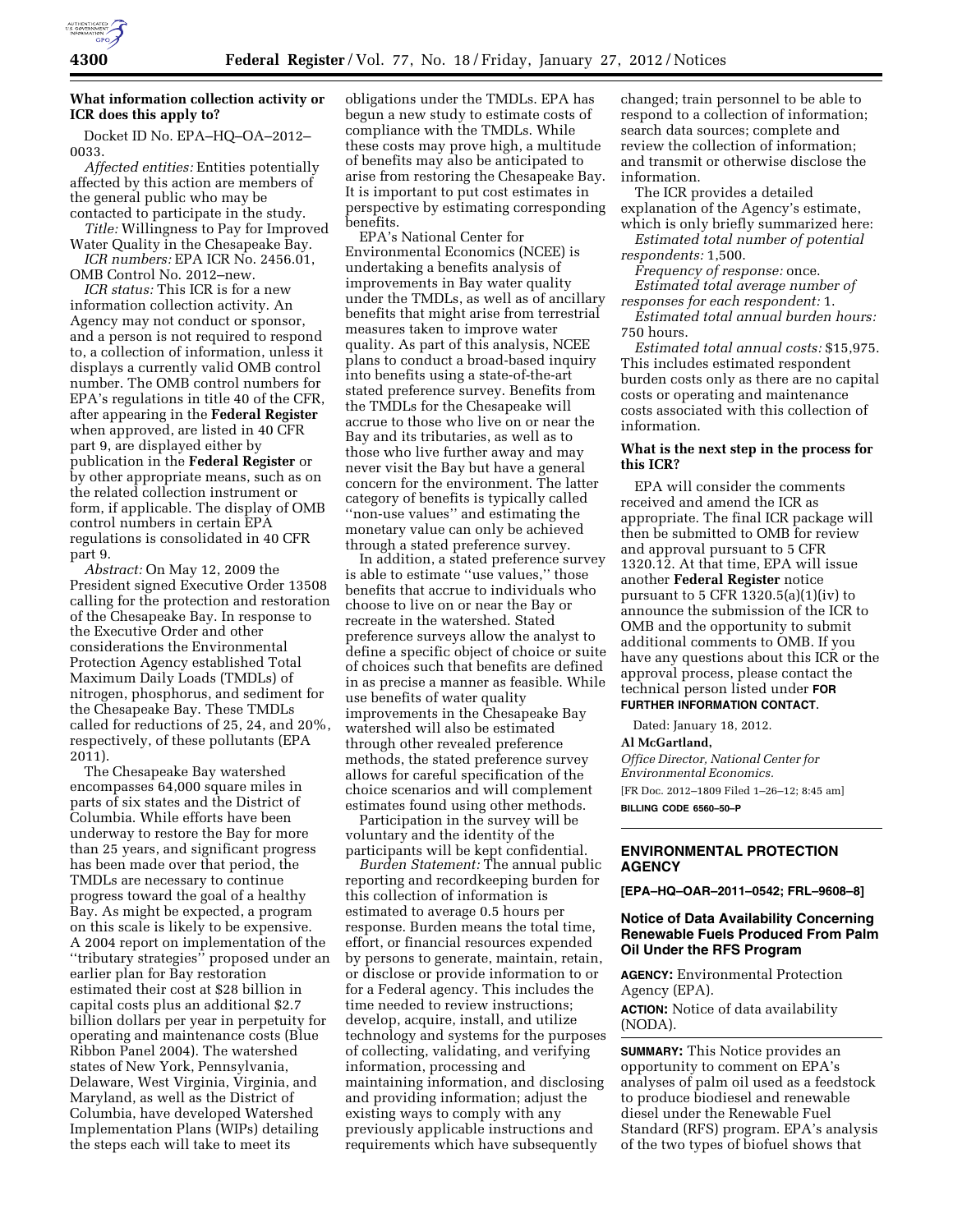biodiesel and renewable diesel produced from palm oil have estimated lifecycle greenhouse gas (GHG) emission reductions of 17% and 11% respectively for these biofuels compared to the statutory baseline petroleum-based diesel fuel used in the RFS program. This analysis indicates that both palm oil-based biofuels would fail to qualify as meeting the minimum 20% GHG performance threshold for renewable fuel under the RFS program.

**DATES:** Comments must be received on or before February 27, 2012.

**ADDRESSES:** Submit your comments, identified by Docket ID No. EPA–HQ– OAR–2011–0542, by one of the following methods:

• *[www.regulations.gov:](http://www.regulations.gov)* Follow the on-line instructions for submitting comments.

• *Email: [asdinfo@epa.gov](mailto:asdinfo@epa.gov)*.

• *Mail:* Air and Radiation Docket and Information Center, Environmental Protection Agency, Mailcode: 2822T, 1200 Pennsylvania Ave. NW., Washington, DC 20460.

• *Hand Delivery:* Air and Radiation Docket and Information Center, EPA/ DC, EPA West, Room 3334, 1301 Constitution Ave. NW., Washington DC 20004. Such deliveries are only accepted during the Docket's normal hours of operation, and special arrangements should be made for deliveries of boxed information.

*Instructions:* Direct your comments to Docket ID No. EPA–HQ–OAR–2011– 0542. EPA's policy is that all comments received will be included in the public docket without change and may be made available online at *[www.regulations.gov,](http://www.regulations.gov)* including any personal information provided, unless the comment includes information claimed to be Confidential Business Information (CBI) or other information whose disclosure is restricted by statute. Do not submit information that you consider to be CBI or otherwise

protected through *[www.regulations.gov](http://www.regulations.gov)*  or *[asdinfo@epa.gov](mailto:asdinfo@epa.gov)*. The *[www.regulations.gov](http://www.regulations.gov)* Web site is an ''anonymous access'' system, which means EPA will not know your identity or contact information unless you provide it in the body of your comment. If you send an email comment directly to EPA without going through *[www.regulations.gov](http://www.regulations.gov)* your email address will be automatically captured and included as part of the comment that is placed in the public docket and made available on the Internet. If you submit an electronic comment, EPA recommends that you include your name and other contact information in the body of your comment and with any disk or CD–ROM you submit. If EPA cannot read your comment due to technical difficulties and cannot contact you for clarification, EPA may not be able to consider your comment. Electronic files should avoid the use of special characters, any form of encryption, and be free of any defects or viruses. For additional information about EPA's public docket visit the EPA Docket Center homepage at *[http://](http://www.epa.gov/epahome/dockets.htm) [www.epa.gov/epahome/dockets.htm](http://www.epa.gov/epahome/dockets.htm)*.

*Docket:* All documents in the docket are listed in the *[www.regulations.gov](http://www.regulations.gov)*  index. Although listed in the index, some information is not publicly available, e.g., CBI or other information whose disclosure is restricted by statute. Certain other material, such as copyrighted material, will be publicly available only in hard copy. Publicly available docket materials are available either electronically in *[www.regulations.go](http://www.regulations.gov)* v or in hard copy at the Air and Radiation Docket and Information Center, EPA/DC, EPA West, Room 3334, 1301 Constitution Ave. NW., Washington, DC 20004. The Public Reading Room is open from 8:30 a.m. to 4:30 p.m., Monday through Friday, excluding legal holidays. The telephone number for the Public Reading Room is

(202) 566–1744, and the telephone number for the Air Docket is (202) 566– 1742.

## **FOR FURTHER INFORMATION CONTACT:**

Aaron Levy, Office of Transportation and Air Quality, Transportation and Climate Division, Environmental Protection Agency, 1200 Pennsylvania Ave. NW., Washington, DC 20460 (MC: 6041A); telephone number: (202) 564– 2993; fax number: (202) 564–1177; email address: *[levy.aaron@epa.gov](mailto:levy.aaron@epa.gov)*.

# **SUPPLEMENTARY INFORMATION:**

# **Outline of This Preamble**

I. General Information

- A. Does this action apply to me?
- B. What should I consider as I prepare my comments for EPA?
- 1. Submitting CBI
- 2. Tips for Preparing Your Comments
- II. Analysis of Lifecycle Greenhouse Gas Emissions
	- A. Methodology
	- 1. Scope of Analysis
	- 2. Models Used
	- 3. Scenarios Modeled
	- 4. Analysis of Projected Land Use Changes in Indonesia and Malaysia
	- 5. Analysis of Palm Oil Mills
	- B. Results of Lifecycle Analysis for Biodiesel From Palm Oil
	- C. Results of Lifecycle Analysis for Renewable Diesel From Palm Oil
	- D. Consideration of Lifecycle Analysis Results
	- 1. Implications for Threshold Determinations
	- 2. Consideration of Uncertainty

#### **I. General Information**

### *A. Does this action apply to me?*

Entities potentially affected by this action are those involved with the production, distribution, and sale of transportation fuels, including gasoline and diesel fuel or renewable fuels such as biodiesel and renewable diesel. Regulated categories include: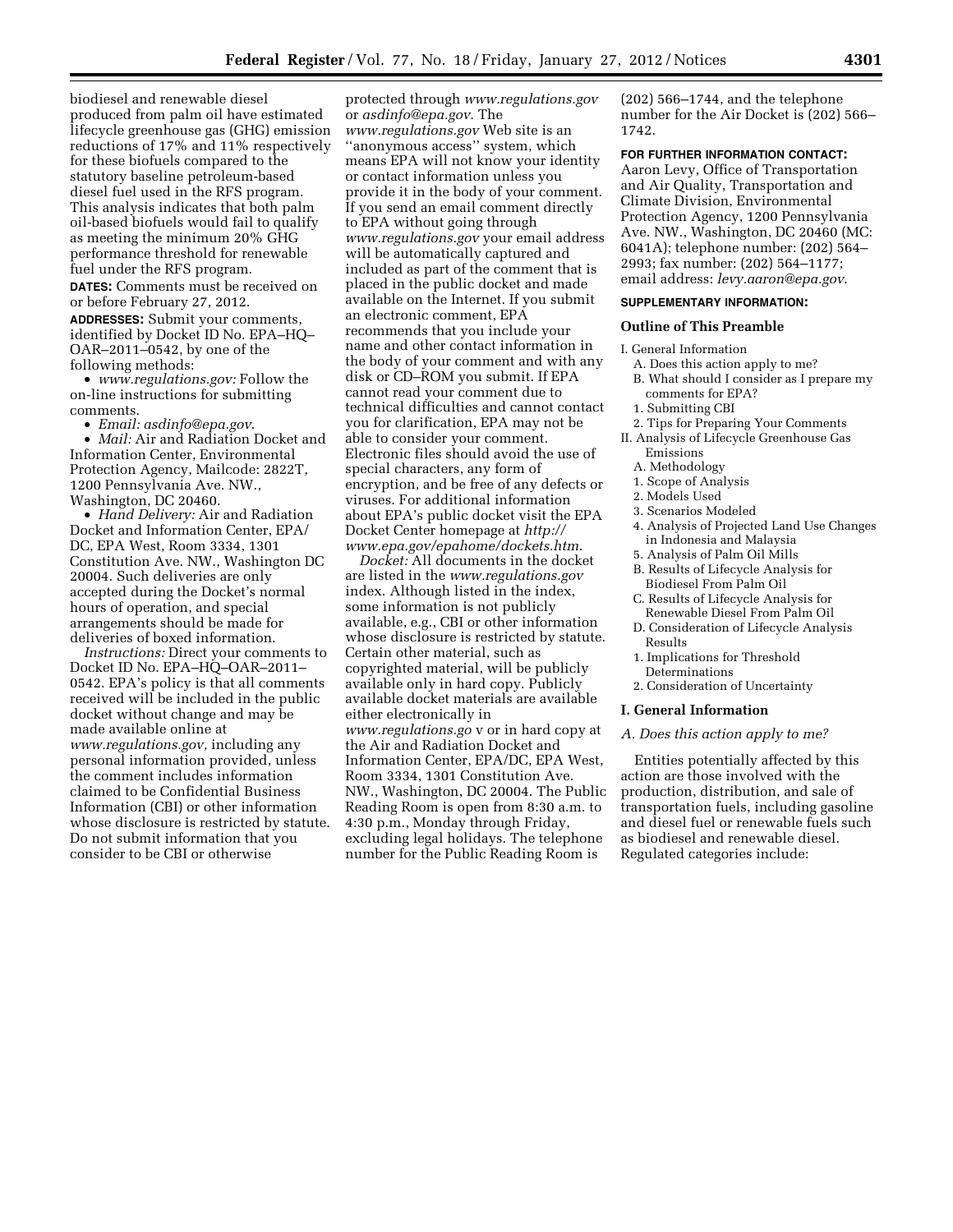| Category | NAICS <sup>1</sup><br>Codes | SIC <sup>2</sup><br>Codes | Examples of Potentially Regulated Entities        |
|----------|-----------------------------|---------------------------|---------------------------------------------------|
| Industry | 324110                      | 2911                      | Petroleum Refineries                              |
| Industry | 325193                      | 2869                      | Ethyl alcohol manufacturing                       |
| Industry | 325199                      | 2869                      | Other basic organic chemical manufacturing        |
| Industry | 424690                      | 5169                      | Chemical and allied products merchant wholesalers |
| Industry | 424710                      | 5171                      | Petroleum bulk stations and terminals             |
| Industry | 424720                      | 5172                      | Petroleum and petroleum products merchant         |
|          |                             |                           | wholesalers                                       |
| Industry | 454319                      | 5989                      | Other fuel dealers                                |

<sup>1</sup> North American Industry Classification System (NAICS)

<sup>2</sup> Standard Industrial Classification (SIC) system code.

This table is not intended to be exhaustive, but rather provides a guide for readers regarding entities likely to engage in activities that may be affected by today's action. To determine whether your activities would be affected, you should carefully examine the applicability criteria in 40 CFR part 80, Subpart M. If you have any questions regarding the applicability of this action to a particular entity, consult the person listed in the preceding section.

# *B. What should I consider as I prepare my comments for EPA?*

1. *Submitting CBI.* Do not submit this information to EPA through *[www.regulations.gov](http://www.regulations.gov)* or email. Clearly mark the part or all of the information that you claim to be CBI. For CBI information in a disk or CD-ROM that you mail to EPA, mark the outside of the disk or CD-ROM as CBI and then identify electronically within the disk or CD-ROM the specific information that is claimed as CBI. In addition to one complete version of the comment that includes information claimed as CBI, a copy of the comment that does not contain the information claimed as CBI must be submitted for inclusion in the public docket. Information so marked will not be disclosed except in accordance with procedures set forth in 40 CFR part 2.

2. *Tips for Preparing Your Comments.*  When submitting comments, remember to:

• Identify the rulemaking by docket number and other identifying information (subject heading, **Federal Register** date and page number).

• Follow directions—The agency may ask you to respond to specific questions or organize comments by referencing a Code of Federal Regulations (CFR) part or section number.

• Explain why you agree or disagree; suggest alternatives and substitute language for your requested changes.

• Describe any assumptions and provide any technical information and/ or data that you used.

• If you estimate potential costs or burdens, explain how you arrived at your estimate in sufficient detail to allow for it to be reproduced.

• Provide specific examples to illustrate your concerns, and suggest alternatives.

• Explain your views as clearly as possible, avoiding the use of profanity or personal threats.

• Make sure to submit your comments by the comment period deadline identified.

# **II. Analysis of Lifecycle Greenhouse Gas Emissions**

# *A. Methodology*

## 1. Scope of Analysis

On March 26, 2010, the Environmental Protection Agency (EPA) published changes to the Renewable Fuel Standard program regulations as required by 2007 amendments to CAA 211(o). This rulemaking is commonly referred to as the ''RFS2'' final rule. As part of the RFS2 final rule we analyzed various categories of biofuels to determine whether the complete lifecycle GHG emissions associated with the production, distribution, and use of those fuels meet minimum lifecycle greenhouse gas reduction thresholds as specified by CAA 211(o) (i.e., 60% for cellulosic biofuel, 50% for biomassbased diesel and advanced biofuel, and 20% for other renewable fuels). Our final rule focused our lifecycle analyses on fuels that were anticipated to contribute relatively large volumes of renewable fuel by 2022 and thus did not cover all fuels that either are

contributing or could potentially contribute to the program. In the preamble to the final rule EPA indicated that it had not completed the GHG emissions impact analysis for several specific biofuel production pathways but that this work would be completed through a supplemental rulemaking process. Since the March 2010 final rule was issued, we have continued to examine several additional pathways not analyzed for the final rule. This Notice of Data Availability (''NODA'') focuses on our analysis of the palm oil biodiesel and palm oil renewable diesel pathways. The modeling approach EPA used in this analysis is the same general approach used in the final RFS2 rule for lifecycle analyses of other biofuels.1 The RFS2 final rule preamble and Regulatory Impact Analysis (RIA) provides further discussion of our approach.

This Notice provides an opportunity to comment on EPA's analyses of lifecycle GHG emissions related to the production and use of biodiesel and renewable diesel produced from palm oil feedstock. We intend to consider all of the relevant comments received. In general, comments will be considered relevant if they pertain to EPA's analysis of lifecycle GHG emissions related to palm oil biofuels, and especially if they provide specific information for consideration in our modeling. When all relevant comments have been considered we intend to inform the public of any resulting revisions in our analyses or any other relevant information pertaining to our

<sup>1</sup>U.S. Environmental Protection Agency (EPA). 2011. Summary of Modeling Inputs and Assumptions for the Notice of Data Availability (NODA) Concerning Renewable Fuels Produced from Palm Oil under the Renewable Fuel Standard (RFS) Program. Memorandum to Air and Radiation Docket EPA–HQ–OAR–2011–0542.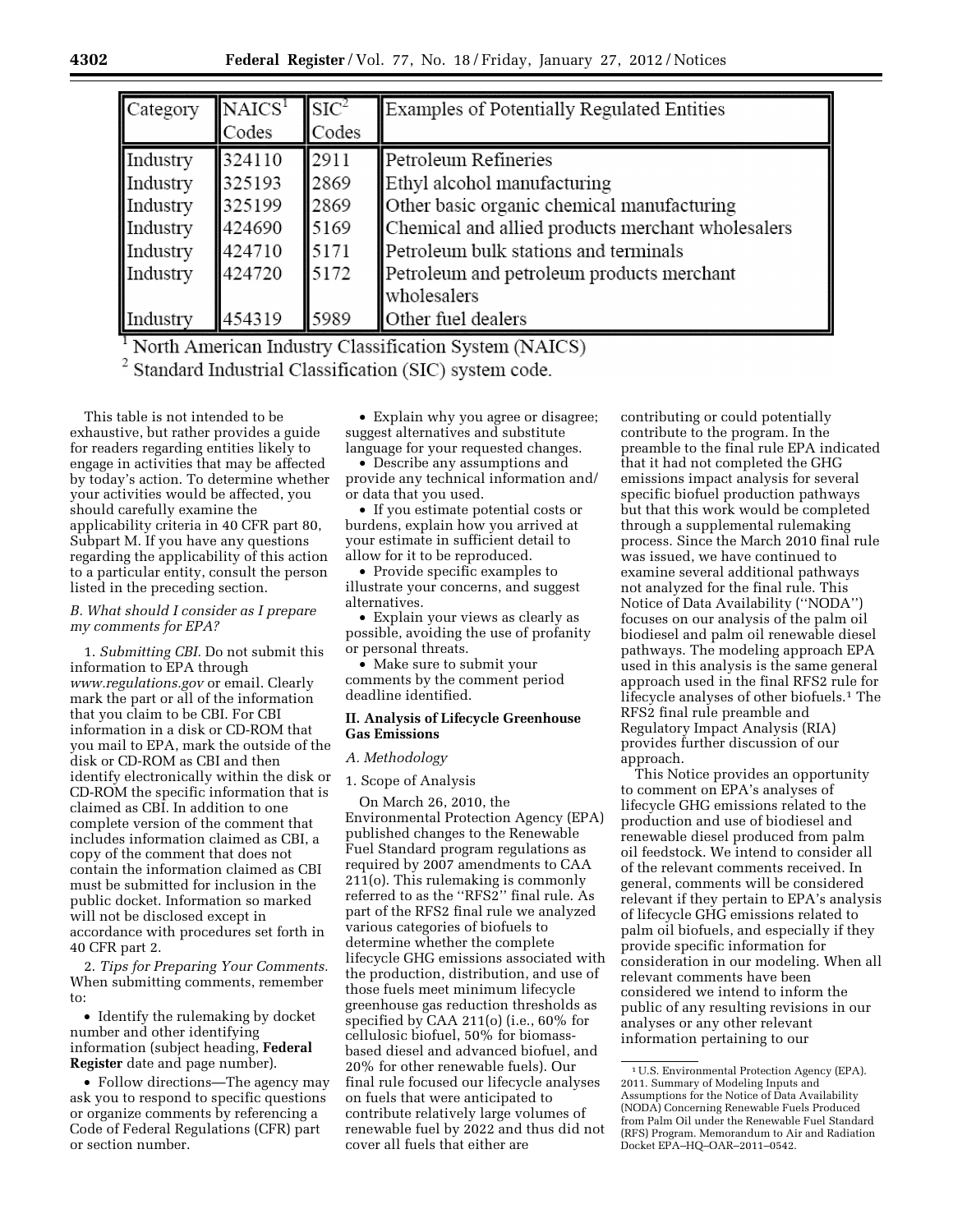consideration of the comments received. Public notification regarding our consideration of comments could be accomplished in several formats, such as a **Federal Register** notice, a rulemaking action or a guidance document. The appropriate form of public notification will depend on the outcome of the public comment process and any reanalysis we deem appropriate. In the event that EPA does not significantly modify its analyses, no regulatory amendments will be necessary since the existing regulations currently do not identify any palm oilbased biofuel production pathways as satisfying minimum lifecycle GHG reduction requirements.

# 2. Models Used

EPA's analysis of the palm oil biodiesel and renewable diesel pathways uses the same model of international agricultural markets that was used for the final RFS2 rule: the Food and Agricultural Policy and Research Institute international models as maintained by the Center for Agricultural and Rural Development at Iowa State University (the FAPRI–CARD model). For more information on the FAPRI–CARD model refer to the RFS2 final rule preamble (75 FR 14670) or the RFS2 Regulatory Impact Analysis (RIA).2 These documents are available in the docket or online at *[http://](http://www.epa.gov/otaq/fuels/renewablefuels/regulations.htm)  [www.epa.gov/otaq/fuels/](http://www.epa.gov/otaq/fuels/renewablefuels/regulations.htm) [renewablefuels/regulations.htm](http://www.epa.gov/otaq/fuels/renewablefuels/regulations.htm)*. The models require a number of inputs that are specific to the pathway being analyzed, including projected yields of feedstock per acre planted, projected fertilizer use, and energy use in feedstock processing and fuel production. The docket includes detailed information on model inputs, assumptions, calculations, and the results of our assessment of the lifecycle GHG emissions performance for palm oil biodiesel and renewable diesel.

As in our analysis of sugarcane ethanol in the RFS2 final rule, we did not use the Forestry and Agricultural Sector Optimization Model (FASOM) in our analysis of palm oil biodiesel and renewable diesel. FASOM is a highly detailed partial equilibrium model of the United States agricultural and forestry sectors. In the RFS2 final rule FASOM was used to determine the domestic U.S. agricultural sector impacts of domestically grown biofuel feedstocks. As palm oil is not grown domestically in any significant volume,

the FAPRI–CARD model was the only model of agricultural markets used in the analysis. Our modeling indicates that any impacts to U.S. agriculture from using palm oil for biofuel production are small in comparison to the international impacts.3 Therefore, we determined that for this analysis the FAPRI–CARD model is better suited for modeling domestic agricultural impacts and, as such, FASOM modeling is unnecessary.

## 3. Scenarios Modeled

To assess the impacts of an increase in renewable fuel volume from business-as-usual (what is likely to have occurred without the RFS biofuel mandates) to levels required by the statute, we established reference and control cases for a number of biofuels analyzed for the RFS2 final rulemaking. The reference case includes a projection of renewable fuel volumes without the RFS renewable fuel volume mandates. The control cases are projections of the volumes of renewable fuel that might be used in the future to comply with the volume mandates. The final rule reference case volumes were based on the Energy Information Administration's (EIA) Annual Energy Outlook (AEO) 2007 reference case projections. In the RFS2 rule, for each individual biofuel, we analyzed the incremental GHG emission impacts of increasing the volume of that fuel to the total mix of biofuels needed to meet the EISA requirements. Rather than focus on the GHG emissions impacts associated with a specific gallon of fuel and tracking inputs and outputs across different lifecycle stages, we determined the overall aggregate impacts across sectors of the economy in response to a given volume change in the amount of biofuel produced. For this analysis we compared impacts in the control case to the impacts in a new palm oil biofuel case.

Our ''control'' case volumes are based on projections of a feasible set of fuel types and feedstocks. The control case for our modeling assumes no renewable fuel made from palm oil is used in the United States. For the ''palm biofuel'' case, our modeling assumes approximately 200 million gallons of biodiesel and 200 million gallons of renewable diesel from palm oil are used in the United States in the year 2022. The modeled scenario includes 1.46 million metric tonnes (MMT) of crude palm oil used as feedstock to produce

the additional 400 million gallons of palm oil biofuel in 2022. The projected lifecycle GHG emissions associated with this increased production and use of palm oil biofuel in 2022 are normalized per tonne of crude palm oil. The lifecycle GHG emissions per gallon of biofuel are then calculated based on the yields of biodiesel and renewable diesel per tonne of crude palm oil.

Our volume scenario of approximately 200 million gallons of biodiesel and 200 million gallons of renewable diesel from palm oil in 2022 is based on several factors including historical volumes of palm oil production, potential feedstock availability and other competitive uses (e.g., for food or export elsewhere instead of for U.S. transportation fuel). Our assessment is described further in the inputs and assumptions document that is available through the docket (EPA 2011). Based in part on consultation with experts at the United States Department of Agriculture (USDA) and industry representatives, we believe that these volumes are reasonable for the purposes of evaluating the impacts of producing biodiesel and renewable diesel from palm oil.

The FAPRI–CARD model, described above, projects in which countries the palm oil will most likely be grown to supply these biofuel volumes to the U.S. based on the relative economics of palm oil production, yield trends in different regions and other factors. Palm oil is currently grown in several regions internationally but the vast majority, close to 90%, is produced in Indonesia and Malaysia. Our modeled scenario projects that Indonesia and Malaysia would be the primary suppliers of palm oil for use as biofuel feedstocks, with other regions, such as Africa, Thailand and South America, contributing much smaller amounts. Because we anticipate that the great majority of palm oil for use in biofuels would be produced in Indonesia and Malaysia our modeling efforts focus on evaluating the lifecycle GHG emissions associated with palm oil production in these countries.

Table II–1 provides a summary of projected palm oil production in 2022 according to the FAPRI–CARD model.4 As discussed above, in the palm biofuel case 1.46 MMT of additional palm oil is used as biofuel feedstock in 2022 as compared to the control case. We project that global palm oil production would expand by 0.562 MMT in the palm biofuel case; the remaining volume of palm oil for biofuel production would be diverted from other sectors, such as food and chemical uses. In response we project that

<sup>2</sup>EPA. 2010. Renewable Fuel Standard Program (RFS2) Regulatory Impact Analysis. EPA–420–R– 10–006. *[http://www.epa.gov/oms/renewablefuels/](http://www.epa.gov/oms/renewablefuels/420r10006.pdf)  [420r10006.pdf.](http://www.epa.gov/oms/renewablefuels/420r10006.pdf)* 

<sup>3</sup>For example, in the scenarios modeled only 1% of land use change GHG emissions originate in the United States. These results are discussed more below and in the supporting materials available through the docket.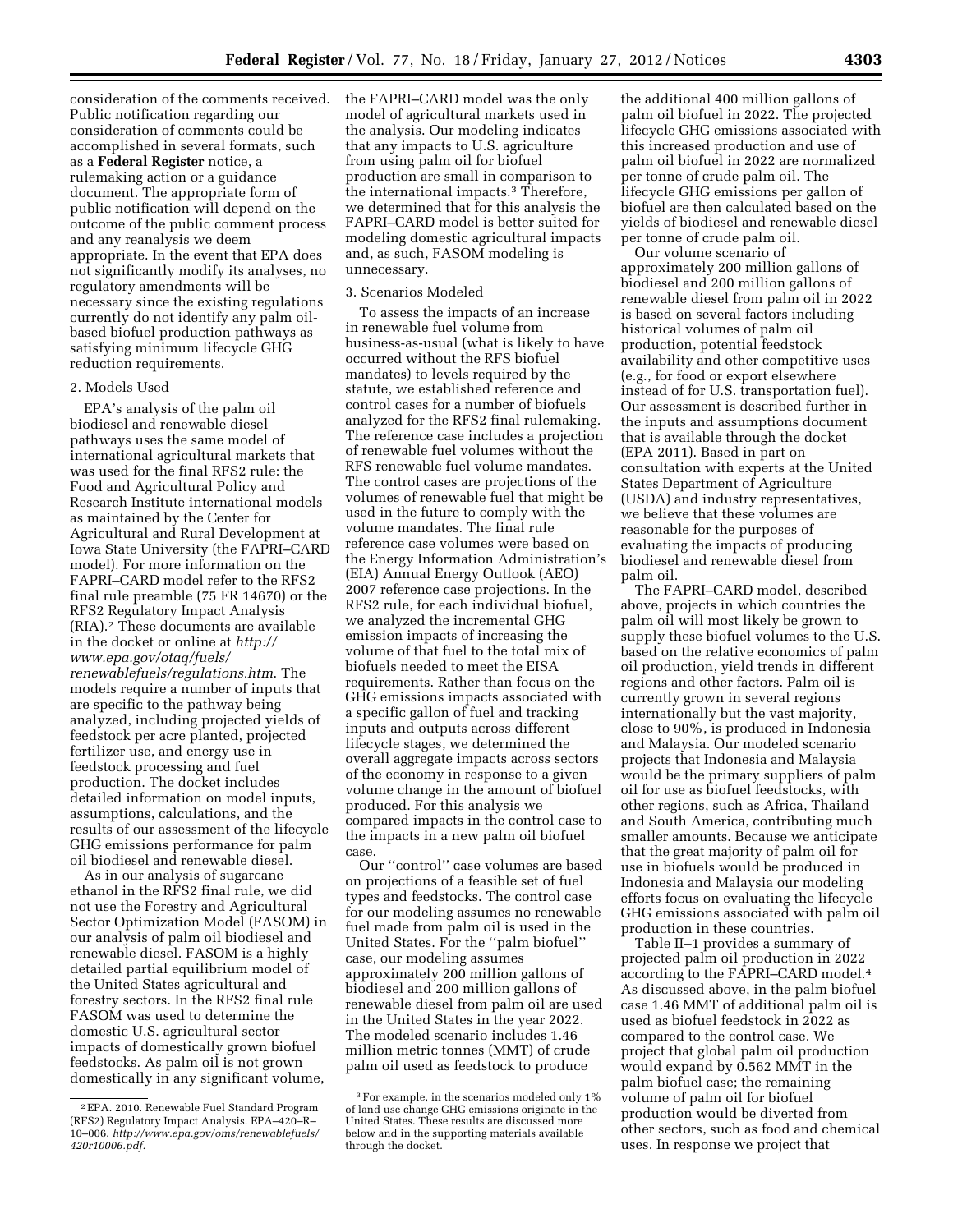production of other vegetable oils would increase to back fill the palm oil diverted to the biofuels industry (See Table II–2). Due to market-mediated responses vegetable oil production does not increase enough to make up for the

full amount of palm oil diverted to biofuel production in the palm biofuel case. There are several explanations for this including demand substitution away from vegetable oils and towards other products such as grains, meat and dairy. For more information refer to the full results from the FAPRI–CARD model which are available through the docket.

# TABLE II–1—PROJECTED PALM OIL PRODUCTION IN 2022

[Thousand metric tonnes]

|                                               | Control case              | Palm biofuel<br>case                      | Difference       |
|-----------------------------------------------|---------------------------|-------------------------------------------|------------------|
| Indonesia<br>Malaysia<br><b>Rest of World</b> | 31,254<br>25,992<br>7.739 | 31,575<br>26,196<br>$^{\prime}.^{\prime}$ | 321<br>204<br>38 |
| World                                         | 64,986                    | 65.548                                    | 562              |

# TABLE II–2—PROJECTED VEGETABLE OIL PRODUCTION IN 2022

[Thousand metric tonnes]

|          | Control case | Palm biofuel<br>case | <b>Difference</b> |
|----------|--------------|----------------------|-------------------|
| Palm Oil | 64,986       | 65.548               | 562               |
|          | 308,553      | 308.620              | 67                |
|          | 68,845       | 68.963               | 118               |
|          | 28.219       | 28.317               | 97                |
| Total    | 470.603      | 471.448              | 845               |

\* Includes cottonseed oil, peanut oil, sunflower oil and palm kernel oil.

As shown in the tables above, the primary response in the scenarios modeled is to increase palm oil production in Malaysia and Indonesia. In our analysis, projected palm oil yields in 2022 are approximately 5 tonnes per hectare in both Indonesia and Malaysia. The EPA projection for palm oil yields is an extension of the

historical data trend forward to 2022, based on historical data from the USDA.5 Palm oil yields vary in other countries, but in general they are somewhat less than the yields achieved in Indonesia and Malaysia. (More information on projected palm oil yields is available in the inputs and assumptions document available

through the docket.) Projected harvested areas of palm oil are reported in Table II–3. As discussed below, the land use change GHG emissions associated with the incremental expansion of palm oil areas in Indonesia and Malaysia are a focal point in our analysis.

# TABLE II–3—PROJECTED PALM OIL HARVESTED AREA IN 2022

[Thousand harvested hectares]

|                                               | Control case            | Palm biofuel<br>case    | Difference     |
|-----------------------------------------------|-------------------------|-------------------------|----------------|
| Indonesia<br>Malaysia<br><b>Rest of World</b> | 6,179<br>5,202<br>4.035 | 6,243<br>5,242<br>4.055 | 63<br>41<br>20 |
| World                                         | 15,416                  | 15,504                  | 124            |

4. Analysis of Projected Land Use Changes in Indonesia and Malaysia

As in our analysis of other feedstocks in the RFS2 final rule, we assessed what the GHG emissions impacts would be relating to palm oil production (including land use changes) due to the use of additional volumes of palm oil for biofuel production. Today's

assessment of palm oil as a biofuel feedstock considers GHG emissions from international land use changes related to the production and use of palm oil, and uses the same land use change modeling approach used in the final RFS2 rule for analyses of other biofuel pathways. However, given our focus today on the use of palm oil as a

biofuel feedstock, this analysis for palm oil is more detailed and considers new data for Indonesia and Malaysia, including higher resolution satellite imagery and maps of relevant geographic features, such as the location of existing oil palm plantations, soil types, roads, etc. EPA decided to undertake a more detailed assessment of

<sup>4</sup> In the tables throughout this preamble totals may not sum due to rounding errors and negative numbers are commonly listed in parentheses.

<sup>5</sup>Historical palm oil yields are based on data from USDA's Production, Supply and Distribution (PSD)

database and reports from USDA's Global Agricultural Information Network (GAIN).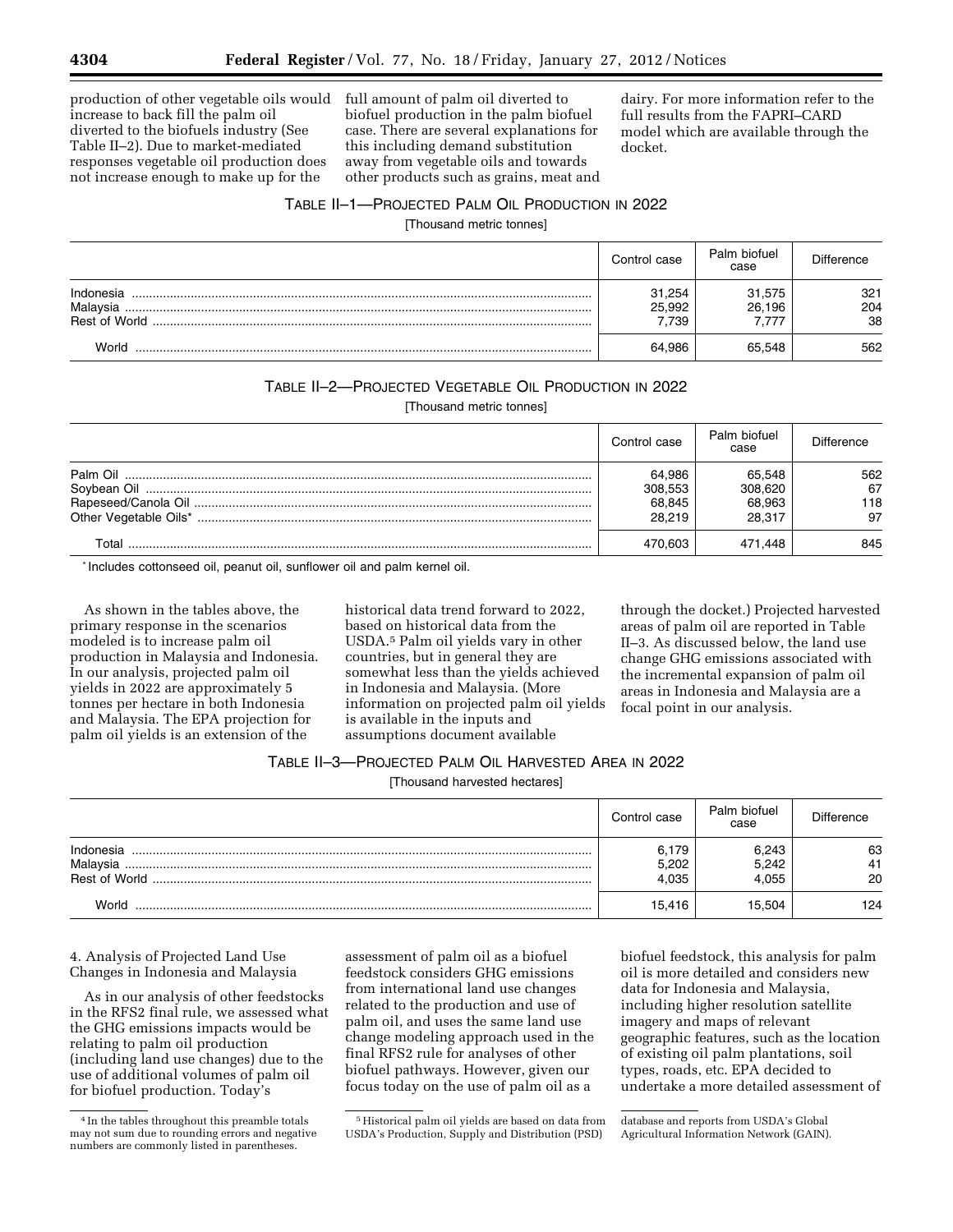Malaysia and Indonesia as compared to other regions, based on a number of factors including the concentration of the palm oil industry in this region and the availability of new data on palm oil land use.

The goal of our Indonesia and Malaysia land use change analysis is to estimate GHG emissions from the incremental expansion of palm oil plantations that would result from the increased demand for palm oil to produce the modeled 400 million gallons of biodiesel and renewable diesel (i.e., land use change GHG emissions in Indonesia and Malaysia in the palm biofuel case versus the control case). This analysis involved projecting the locations of future palm oil expansion, the types of land impacted and the resulting GHG emissions. First, we gathered spatially explicit data on factors that could be expected to influence the location of palm oil plantations. In our analysis the spatial data are analyzed using the GEOMOD land use change simulation model, described in more detail below, to project the locations of incremental palm oil expansion in the scenarios modeled. We used the latest available data to set land conversion GHG emissions factors for Indonesia and Malaysia. Finally, we considered the uncertainty in our estimates and factor that into our assessment of threshold determinations for palm oil biodiesel and palm oil renewable diesel. An overview of our Indonesia and Malaysia land use change analysis is provided below, including references to materials that are available through the docket which provide more details about all of the inputs, assumptions and results.

A key input in our analysis is newly available data on the historic locations of palm oil cultivation. These data are important because they establish a baseline area where palm oil is currently grown or has been grown in recent years. Past changes in the location of palm oil plantations were evaluated using relevant spatial information to determine what geographic factors were correlated with the changes. We then used this new understanding to predict the locations of future expansion related to increased palm oil biofuel production. This section includes the following:

• Description of data on the location of palm oil plantations in Indonesia and Malaysia;

- Summary of the geographic data sources considered in our analysis;
- Background on the GEOMOD model and our methodology for land use change projections;

• Summary of projected locations for palm oil expansion;

• Description of land use change emissions factors used in our analysis; and

• Estimated land use change GHG emissions in the scenarios modeled.

Data on the historic locations of palm oil plantations in Indonesia and Malaysia—For Indonesia a literature search was conducted which found an absence of available spatial data on the locations of palm oil plantations. To fill this data gap EPA developed such maps for the time period from 2000 to 2009 using satellite imagery and other remotely sensed information. As described below, the mapping project required intensive effort in terms of both data analysis and visual inspection. To enhance data quality and mapping accuracy we limited the geographic scope of the project to the islands of Sumatra and Kalimantan where close to 90% of Indonesia's palm oil is known to be located.6 In recent years palm oil expansion has also been encouraged in more remote locations on the islands of Sulawesi and Papua, but as mentioned above our mapping efforts did not consider these islands. This source of uncertainty in our analysis is discussed in a reference document available through the public docket which describes our consideration of uncertainty.

To map the location of palm oil plantations in Indonesia we leveraged data from the complete Landsat archive, high-resolution data via Google Earth, and data from the National Geospatial-Intelligence Agency (NGA) Unclassified National Informational Library (UNIL), among others. Analysis of palm oil plantation areas using Landsat data was performed both visually and through an automated detection algorithm to ensure a robust analysis. The project mitigated cloud cover and data gaps, executed final plantation identification, and estimated the total area of medium- to large-scale oil palm plantations. Using high-resolution remote sensing data yielded an estimated ground cover area for oil palm of 3.2 million hectares in the year 2000 and 4.0 million hectares in the year 2009. Detailed documentation of the analysis as well as electronic maps showing the results are available through the docket.7 8

For Malaysia, data on the locations of palm oil plantations in 2003 and 2009 were provided by the Malaysian Palm Oil Board (MPOB), an agency of the Malaysian government. The data were provided in the form of electronic maps showing mature and immature palm oil plantations. The map of 2003 palm oil plantations utilizes remote sensing data from the Landsat database,<sup>9</sup> and the map of 2009 plantations is based on SPOT satellite images.10 The data show the location of roughly 3.8 million hectares of palm oil plantations in 2003 and roughly 5.2 million hectares in 2009. The original maps, in a format compatible with Geographic Information System (GIS) software, were provided under a claim of confidential business information (CBI) and then returned to the source. Therefore, the original files are not available for public review. However, based on our agreement with the MPOB, electronic image files depicting the maps are available for review in the public docket.

Spatial analysis of land use change in Indonesia and Malaysia—In addition to the historic locations of palm oil plantations, our analysis considers other relevant geographic suitability factors for Indonesia and Malaysia. For our analysis of land use change in Indonesia fourteen factor maps were created: Elevation, precipitation, temperature, slope, soil type, land cover type in 2001, distance to roads, distance to rivers, distance to railroads, distance to settlements, distance to palm oil mills, peat soil location, land allocation (e.g., protected areas), and distance to existing plantations. For our analysis of Malaysia eleven factor maps were created: elevation, precipitation, temperature, slope, soil type, land cover type in 2001, distance to roads, distance to rivers, distance to railroads, distance to settlements, and distance to existing plantations. The factor maps were selected based on data availability and their relevance for projecting the location of future palm oil plantations. More details about the data used in our projections, including the source for each data element, are provided in technical reports available through the

<sup>6</sup>USDA Foreign Agricultural Service (USDA– FAS). 2009. Indonesia: Palm Oil Production Growth To Continue. Commodity Intelligence Report. *[http://www.pecad.fas.usda.gov/highlights/2009/03/](http://www.pecad.fas.usda.gov/highlights/2009/03/Indonesia/)  [Indonesia/.](http://www.pecad.fas.usda.gov/highlights/2009/03/Indonesia/)* 

<sup>7</sup> Integrity Applications Incorporated (IAI). 2010. High Resolution Land Use Change Analysis of Oil Palm in Sumatra and Kalimantan Circa 2010. Report to EPA. BPA–09–03. September 20, 2010.

<sup>8</sup> IAI. 2011. High Resolution Land Use Change Analysis for Sumatra and Kalimantan Circa 2000. Report to EPA. BPA–09–03. April 8, 2011.

<sup>9</sup>Wahid, B. O., Nordiana, A. Aand Tarmizi, A., M. 2005. Satellite Mapping of Oil Palm Land Use. MPOB Information Series. June 2005.

<sup>10</sup>MPOB. 2010. Additional Information Requested by United States Environmental Protection Agency: Agricultural Input. Data submitted by MPOB. June 4, 2010.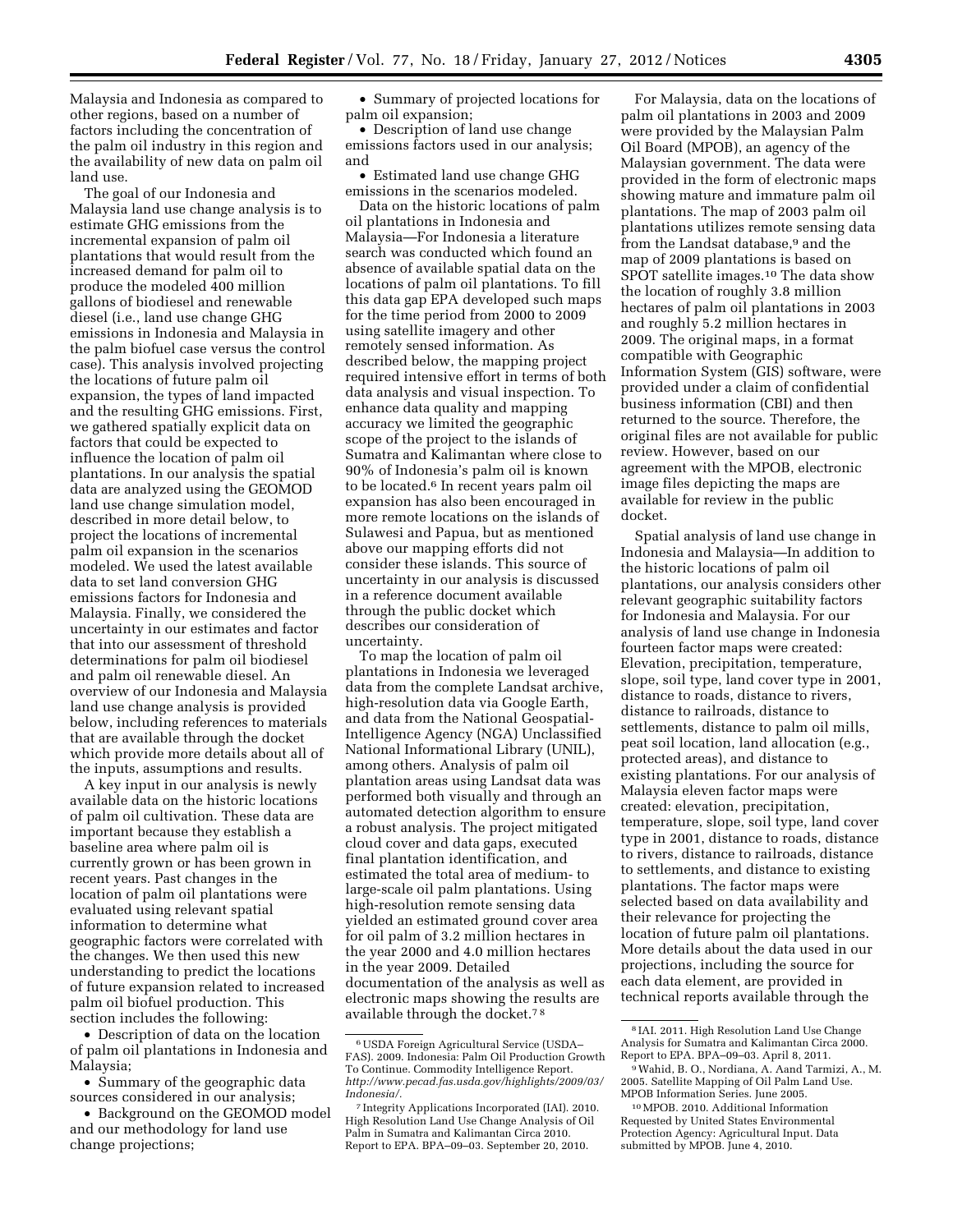docket.11 12 We welcome public comments on additional data sources for consideration in our modeling.

To analyze the spatial data described above and use it to project the most likely locations for future palm oil expansion, we used a well-established land use change simulation model called GEOMOD. GEOMOD is a spatially explicit simulation model of land cover change that uses maps of biogeophysical attributes and of existing land cover to extrapolate the known pattern of land cover from one point in time to other points in time. GEOMOD was developed by researchers at the SUNY College of Environmental Science and Forestry with funding from the U.S. Department of Energy.13 It has been used to model land cover changes across the world in many different ecosystems including Costa Rica,14 Indonesia 15 and India.16

Using spatial data described above, the GEOMOD land use change simulation model was used to project the locations of future palm oil expansion in Indonesia and Malaysia until the year 2022. First, we created maps of factors that could influence where future palm oil expansion occurs, such as elevation, slope, proximity to roads, etc. Second, we compared the factor maps against a map of existing palm oil plantations in 2000 and 2003 for Indonesia and Malaysia respectively to construct a series of suitability maps. In the calibration stage, for each suitability map the model assigned higher suitability values to locations that have a combination of characteristics similar to the land already cultivated in palm oil and low suitability values to locations that are less similar to existing palm oil areas. In the validation stage, each candidate suitability map was overlain with a map of existing plantations in the year 2009. Each suitability map was evaluated with

a set of statistics to assess its ability to accurately project the location of palm oil areas from the first time period to the second time period, e.g., 2000 to 2009.

After single factor suitability maps were tested, we used this information to create suitability maps from several combined factors and with different weighting schemes. Results from the validation procedures of each scenario were used to refine subsequent simulations until a simulation model achieved the best validation results. The best model was defined as the model that most accurately projects the location of palm oil expansion between the first and second time periods. When the best model was identified based on the validation exercises, we used this model to simulate expansion of oil palm plantations from 2000 to 2022 in Indonesia and from 2003 to 2022 in Malaysia.

For this analysis 34 different suitability maps were created for Indonesia. After applying lessons learned from the Indonesia analysis we were able to narrow the field to 18 different suitability maps for Malaysia. After all of the trials, in both countries the combined suitability map that weighted all of the factors equally performed the best across a number of accuracy metrics. For both countries the accuracy metrics for the selected suitability maps indicated good model performance. Thus, the suitability maps created by weighting all factors equally were chosen to simulate expansion of oil palm plantations to 2022 in Indonesia and Malaysia. More details about our GEOMOD analysis are provided in technical reports available through the docket.17

Projected land use changes in Malaysia and Indonesia—This section provides a summary of our results regarding projected land use changes in Indonesia and Malaysia. As discussed

above, we used the FAPRI–CARD model to simulate a roughly 400 million gallon increase in palm oil biodiesel and renewable diesel production in 2022, resulting in additional palm oil harvested area in Indonesia and Malaysia of 63 and 41 thousand hectares respectively. Using the GEOMOD model we projected where the additional 104 thousand hectares of palm oil would be located, what types of land cover would be impacted, and the extent of resulting peat soil drainage.

Table II–4 summarizes the projected locations of palm oil crops in Indonesia and Malaysia in 2022. Our analysis considers 45 different administrative units in Indonesia and Malaysia, but here the results are summarized into 5 aggregate regions. In the modeled scenario we project that close to 90% of the incremental palm oil expansion in Indonesia would occur in the Kalimantan region. This is consistent with USDA's reporting that Kalimantan has been the fastest expanding region for palm oil over the last decade.18 In Malaysia we project that most of the incremental palm oil expansion would occur on the mainland, i.e., Peninsular Malaysia. USDA reports that almost all of the highly suitable land for palm oil production has already been developed in Malaysia. According to USDA, Sarawak has the most remaining development potential, but the available areas on Sarawak are primarily coastal peatlands and/or degraded inland forest with native claims,<sup>19</sup> which makes these areas less desirable for cultivation due to complications arising from peat soil characteristics and land rights issues. Our modeling indicates that the most likely area for incremental expansion is on the mainland where existing plantations may be able to expand around the fringes in order to increase productive area.

# TABLE II–4—PROJECTED LOCATION OF PALM OIL IN INDONESIA AND MALAYSIA IN 2022

[Thousand harvested hectares]

| Countrv   | Region     | Control case | Palm biofuel<br>case | <b>Difference</b> |
|-----------|------------|--------------|----------------------|-------------------|
| Indonesia | Kalimantan | .396         | .452                 | 56                |
|           | Sumatra    | 4.782        | 4.790                | 8                 |
| Malavsia  |            | 3.016        | 3.048                | 32                |

11Harris, N., and Grimland, S. 2011a. Spatial Modeling of Future Oil Palm Expansion in Indonesia, 2000 to 2022. Winrock International. Draft report submitted to EPA.

12Harris, N., and Grimland, S. 2011b. Spatial Modeling of Future Oil Palm Expansion in Malaysia, 2003 to 2022. Winrock International. Draft report submitted to EPA.

13Hall, C., A., S., Tian, H., Qi, Y., Pontius, R., G., Cornell, J., and Uhlig, J. 1995. Modeling spatial and temporal patterns of tropical land use change. Journal of Biogeography, 22, 753–757.

14Pontius Jr., R. G., Cornell, J., and Hall, C. 2001. Modeling the spatial pattern of land-use change with Geomod2: application and validation for Costa Rica. Agriculture, Ecosystems & Environment 85 (1– 3) p.191–203.

15Harris, N. L, Petrova, S., Stolle, S., and Brown, S. 2008. Identifying optimal areas for REDD intervention: East Kalimantan, Indonesia as a case study. Environmental Research Letters 3: 035006.

16Rashmi, M. and Lele, N. 2010. Spatial modeling and validation of forest cover change in Kanakapura region using GEOMOD. Journal of the Indian Society of Remote Sensing p. 45–54.

<sup>17</sup> Harris *et al.* (2011a) and (2011b).

18USDA–FAS (2009).

19USDA–FAS. 2011. Malaysia: Obstacles May Reduce Future Palm Oil Production Growth. Commodity Intelligence Report. June 28, 2011, *[http://www.pecad.fas.usda.gov/highlights/2011/06/](http://www.pecad.fas.usda.gov/highlights/2011/06/Malaysia/)  [Malaysia/](http://www.pecad.fas.usda.gov/highlights/2011/06/Malaysia/)*.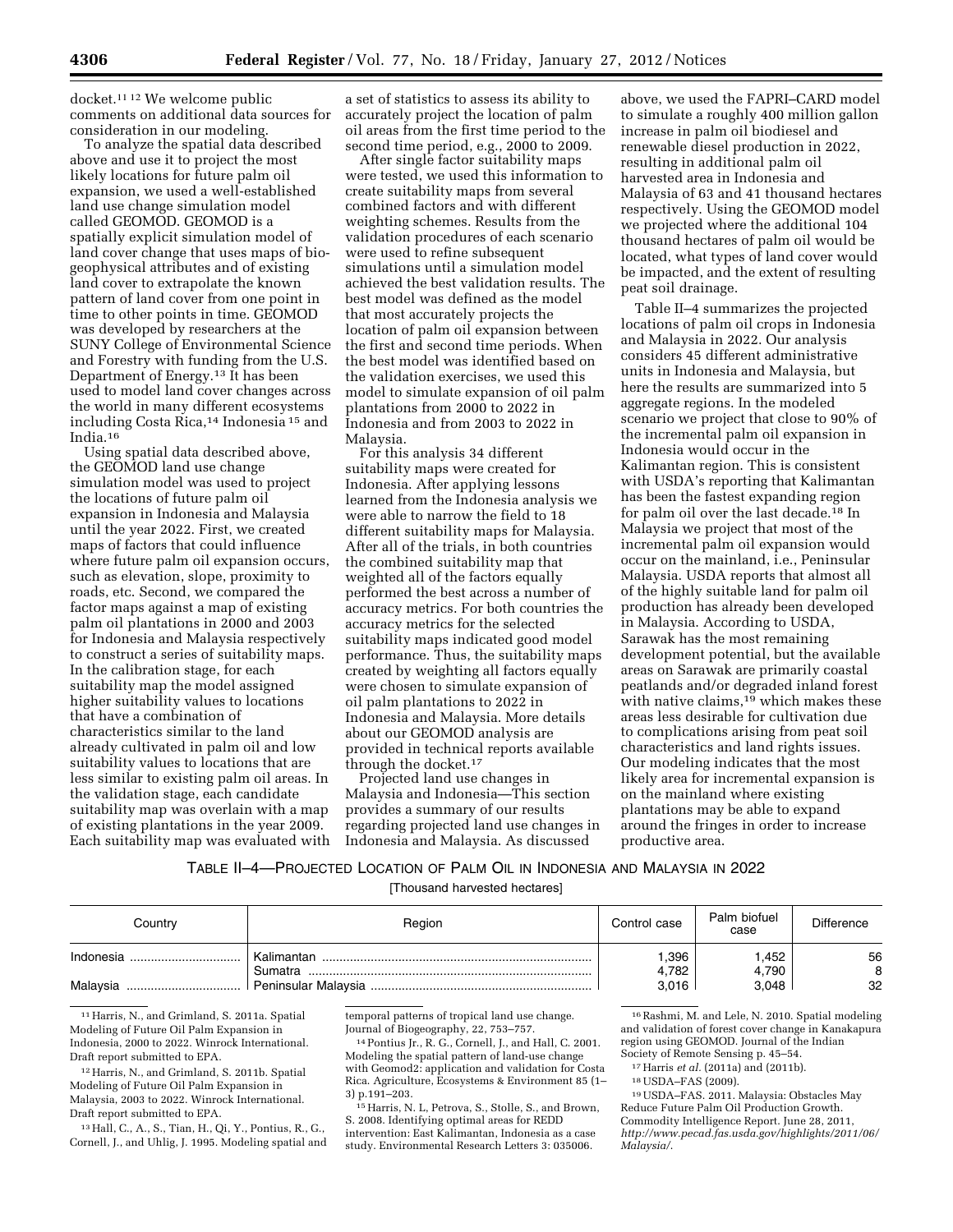TABLE II–4—PROJECTED LOCATION OF PALM OIL IN INDONESIA AND MALAYSIA IN 2022—Continued [Thousand harvested hectares]

| Country | Region           | Control case | Palm biofuel<br>case | <b>Difference</b> |
|---------|------------------|--------------|----------------------|-------------------|
|         | Sabah<br>Sarawak | 1,351<br>834 | 1,357<br>837         | ี<br>c            |

Following the lifecycle analysis methodology in RFS2 final rule, our analysis of land use change GHG emissions looks at the impacts associated with incremental expansion in harvested crop area in the scenarios analyzed. Typically palm oil is harvested for the first time 3–5 years after planting, followed by approximately 20–25 years of annual harvesting before the cycle is repeated.20 This implies that in a steady state the ratio of immature (non-harvested) area to harvested area would be about 12– 25%. Data published by MPOB shows that on average the ratio of immature to harvested area was 15% during the period from 1990 to 2009.21

Projecting the amount of palm oil area that would be immature in 2022 depends on several factors such as expansion and replanting rates which can vary over time and by geographic region. For example, high palm oil prices may induce growers to continue harvesting their old plantations despite decreasing yields. This is because growers do not want to miss selling palm oil during a period of high prices while they are waiting for their replanted crops to mature. In fact, this is the current situation in Malaysia where many growers have delayed replanting to take advantage of high palm oil prices.22 Furthermore, replanting rates could change based on technological developments. Currently, palm oil is replanted when it reaches 25 feet in height due to the length of the long sickle poles often used for harvesting.23 The development of new clonal varieties and harvesting techniques could increase the economically viable lifetime of palm oil plantations, and thus reduce the ratio of immature to harvested area.

Accounting for the land use changes associated with expansion of immature as well as harvested areas of palm oil would be an additional source of land use change GHG emissions in our analysis. We invite comment on whether we should account for incremental expansion in the area of immature palm oil plantations in our analysis, and if so on which factors should be considered in making such a projection.

To evaluate land use change GHG emissions resulting from palm oil expansion we considered the soil and land cover types in the areas projected for conversion. Land cover types were determined based on MODIS satellite data, the same land cover data set that was used in the RFS2 final rule. According to our analysis, over the previous decade over 50% of palm oil has been grown on areas classified as forest in Indonesia,24 and the figure is over 60% in Malaysia.25 Table II–5 shows the projected types of land cover impacted in Indonesia and Malaysia by incremental palm oil expansion in 2022 in the scenarios modeled. We project that the forest and mixed land cover types would account for over 80% of the land cover impacted by palm oil expansion. (The mixed land cover category assumes equal shares of forest, grassland, shrubland and cropland.) These projections are in line with recent historical data,<sup>26</sup> USDA reports<sup>27</sup> and peer-reviewed literature,28 which all indicate that much of the recent expansion in palm oil has been at the expense of tropical forest.

# TABLE II–5—PROJECTED LAND COVER TYPES IMPACTED BY PALM OIL EX-PANSION IN INDONESIA AND MALAY-SIA IN 2022

| Land cover type | Indonesia<br>(%) | Malaysia<br>(%) |
|-----------------|------------------|-----------------|
| Forest          | 43               | 54              |
| Mixed           | ЗR               | 35              |

<sup>&</sup>lt;sup>24</sup> Harris *et al.* (2011a), Table 9.

28 Koh, L. P., Miettinen, J., Liew, S. C. & Ghazoul, J. 2011. Remotely sensed evidence of tropical peatland conversion to oil palm. *Proceedings of the National Academy of Scientists of the United States of America,* 108, 5127–5132.

# TABLE II–5—PROJECTED LAND COVER TYPES IMPACTED BY PALM OIL EX-PANSION IN INDONESIA AND MALAY-SIA IN 2022—Continued

| Land cover type | Indonesia<br>(%) | Malaysia |
|-----------------|------------------|----------|
| Shrubland       |                  |          |
| Savanna         | 10               |          |
| Grassland       |                  |          |
| Cropland        |                  | 5        |
| Wetland         |                  |          |

An even more critical factor in terms of estimating land use change GHGs in this region is the extent of tropical peat soil drained in order to prepare land for palm oil production. Almost all of the undisturbed tropical peat land in the world is located in Indonesia and Malaysia, with much smaller amounts also found in Philippines and Thailand.29 Undisturbed tropical peat swamp forest removes carbon dioxide (CO2) from the atmosphere and stores it in biomass and peat deposits. The incomplete decomposition of dead tree material under waterlogged, anaerobic conditions has led to slow accumulation of peat deposits over millennia, giving this ecosystem a very high carbon density. Typical estimates are that tropical peat soils sequester approximately 20 times more carbon than forest biomass on a per hectare basis.30

In their natural state, tropical peat lands are unfavorable for agricultural production compared to mineral soils, primarily because peat swamp has a ground water table that is at or close to the peat surface throughout the year. Despite these harsh conditions, peat swamps have recently been exploited to make room for agricultural and forest plantations as the global demand for food, wood and other resources has

<sup>20</sup>Unnasch, S. S. T. Sanchez, and B. Riffel (2011) Well-to-Wheel GHG Emissions and Land Use Change Impacts of Biodiesel from Malaysian Palm Oil. Prepared for Malaysian Palm Oil Council. Life

<sup>&</sup>lt;sup>21</sup> Department of Statistics, Malaysia. Table 1.2 Area Under Oil Palm Mature and Immature. MPOB Web site, *[http://econ.mpob.gov.my/economy/](http://econ.mpob.gov.my/economy/annual/stat2009/Area1_2.pdf)  [annual/stat2009/Area1](http://econ.mpob.gov.my/economy/annual/stat2009/Area1_2.pdf)*\_*2.pdf.* Accessed December 2011.

<sup>22</sup>USDA–FAS (2011).

<sup>23</sup>Unnasch *et al.* 

<sup>&</sup>lt;sup>25</sup> Harris *et al.* (2011b), Table 9.

<sup>&</sup>lt;sup>26</sup> Harris *et al.* (2011a) and (2011b).

<sup>27</sup>USDA–FAS (2009) and (2011).

<sup>29</sup>Paramananthan, S. 2008. Tussle over Tropical Peatlands. *Global Oils & Fats: Business Magazine.*  (5)3, 1–16.

<sup>30</sup>Page, S. E., Morrison, R., Malins, C., Hooijer, A., Rieley, J. O. & Jauhiainen, J. 2011. *Review of peat surface greenhouse gas emissions from oil palm plantations in Southeast Asia* (ICCT White Paper 15). Washington: International Council on Clean Transportation.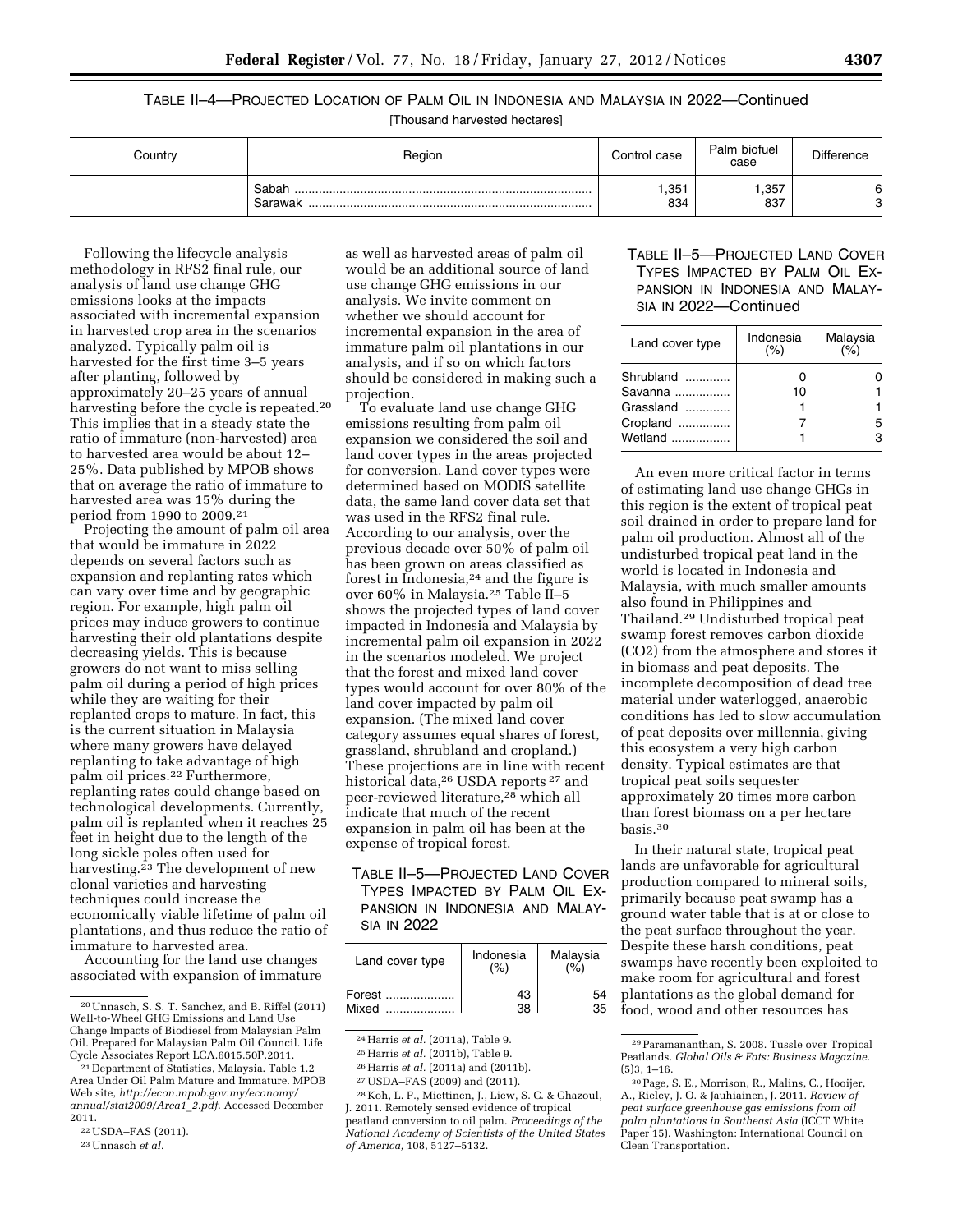increased.31 Some reasons that have been given for the recent development of peat swamps include that other suitable areas have already been used, advanced land conversion and drainage technologies have been developed, and in some cases seizing the swamps is less likely to result in native land disputes.<sup>32</sup> Koh *et al.* found that approximately 6% of tropical peatlands in Indonesia and Malaysia had been converted to palm oil plantations by the early 2000s.33 Based on our analysis of 2009 data we find that palm oil plantations have been developed disproportionately on peat soils, which occupy 13% of the total land area in Indonesia (Sumatra and Kalimantan) but host 25% of palm oil plantations.34 For Malaysia, we estimate

that in 2009 approximately 13% of palm oil plantations were on peat soils compared with only 8% of the country displaying that type of soil.35 Table II– 6 summarizes our analysis regarding the historical and projected extent of palm oil on tropical peat soil. The values in the last row, projected incremental expansion in 2022, are used in our analysis. Taking the weighted averages for Indonesia and Malaysia, based on the data in Table II–4 and Table II–6, we project that 11.5% of incremental palm oil expansion in 2022 will occur on tropical peat lands in the scenarios modeled.

# TABLE II–6—PERCENT OF PALM OIL PLANTATIONS ON PEAT SOIL, HIS-TORICAL AND PROJECTED

| Year                                                                          | Indonesia<br>(%) | Malaysia<br>(% ) |
|-------------------------------------------------------------------------------|------------------|------------------|
| 2009 (Historical)<br>2022 (Projected)<br>2022 (Projected In-<br>cremental Ex- | 22<br>15         | 13<br>10         |
| pansion)                                                                      | 13               |                  |

Land use change emissions factors— In our analysis, GHG emissions per hectare of land conversion are determined using the emissions factors developed for the RFS2 final rule following IPCC guidelines.36 37 In

33 Koh *et al.* (2011).

34Harris *et al.* (2011a), Table 22.

35Harris *et al.* (2011b), Table 19.

addition, several updates have been made to refine our land use change emissions factors for Indonesia and Malaysia. First, average above and below ground carbon stocks in palm oil plantations were revised based on new data. Second, GHG emissions associated with draining peat soils were updated according to new studies which consider data from hundreds of new field measurements. Finally, estimated average forest carbon stocks were updated based on a new study which uses a more robust and higher resolution analysis. In this section we briefly describe each of these updates. More information is available in a technical memorandum available through the docket.38

*Palm Oil Carbon Stocks.* In the final RFS2 rule, carbon stocks in palm oil plantations after one year of growth were estimated to be 15 tonnes carbon dioxide-equivalent per hectare  $(tCO<sub>2</sub>e$ ha). This was based on Table 5.3 of the 2006 IPCC Guidelines for Agriculture, Forestry and Other Land Use  $(AFOL\dot{U})$ ,<sup>39</sup> which gives biomass stocks on oil palm plantations as  $136 \text{ tCO}_2$ e/ha. The total carbon stock value reported by IPCC was divided by an assumed 15 year growth period to derive a linear growth rate. Our original analysis accounted for only one year of growth when estimating carbon storage on palm oil plantations.

We have revised our analysis of palm oil carbon stocks in favor of a more accurate time-averaged approach, using average carbon stocks over the life of the plantation. Since a typical rotation period for palm oil is approximately 30 years (e.g., 3–5 years as immature plus 20–25 years of harvesting), this approach is more appropriate for our lifecycle analysis methodology as established in the RFS2 final rule, which considers land use change emissions over a 30-year period. A literature review of palm oil carbon stocks was conducted, and based on this review we modified the carbon stocks of palm oil plantations to a time-averaged value of  $128$  tCO<sub>2</sub>e/ha.<sup>40</sup>

*Peat Soil Emissions Factors.*  Development of tropical peatland for palm oil production requires removal of

the vegetative cover and typical drainage depths of 0.6 to greater than 1.0 meter. Drainage is accomplished by construction of a network of deep canals and shallower ditches. Additionally, the peat surface is often compacted by the weight of heavy vehicles to improve its load-bearing characteristics and increase the stability of palm trees. These changes remove carbon from the peatland system by lowering the peat water table, ensuring continuous aerobic decomposition of organic material and greatly reducing preservation of new carbon inputs to the peat from biomass. As a result the peat swamp ecosystem switches from a net carbon sink to a large source of carbon emissions. On completion of a productive palm oil cycle, the plantation is typically renewed by land clearance, drainage and replanting.41

In the RFS2 final rule peat soil emissions in Indonesia and Malaysia were estimated based on a relationship developed by Hooijer *et al.* (2006) that correlates peat drainage depth with annual peat CO<sub>2</sub> emissions.<sup>42</sup> Assuming average drainage depth of 0.8 meters, average emissions from drained peat soils were estimated to be 73  $tCO<sub>2</sub>$  per hectare per year.

For our palm oil analysis average peat soil emissions have been updated based on a newly available study (Hooijer *et al.* 2011) 43 which considers over 200 subsidence measurements (more than were previously available for all peatlands in Southeast Asia combined), taken at various locations including palm oil and acacia plantations on peat soil.44 Earlier studies had assumed constant annual emissions over time following peat soil drainage. Hooijer *et al.* (2011) is the only source with enough data to calculate peat carbon emissions over various time scales. These data showed higher rates of emission in the years immediately following drainage. As such, average annual emissions are no longer derived as a function of drainage depth but are instead based on the time scale of analysis. Based on Hooijer *et al.* (2011), our analysis assumes that average emissions from peat soil drainage are 95  $tCO<sub>2</sub>e/ha/yr$  over a 30-year time period. This is supported by Page *et al.*, who

<sup>31</sup>Hooijer, A., Page, S., Canadell, J. G., Silvius, M., Kwadijk, J., Wösten, H., & Jauhiainen, J. 2010. Current and future CO2 emissions from drained peatlands in Southeast Asia. *Biogeosciences,* 7, 1505–1514.

<sup>32</sup>Miettinen, J., Chenghua S., Liew, S.C. 2011. Two decades of destruction in Southeast Asia's peat swamp forests. *Frontiers in Ecology and the Environment.* 

<sup>36</sup>Harris, N., Brown, S., and Grimland, S. 2009a. Global GHG Emission Factors for Various Land-Use Transitions. Winrock International. Report Submitted to EPA. April 2009.

<sup>37</sup>Harris, N., Brown, S., and Grimland, S. 2009b. Land Use Change and Emission Factors: Updates since the RFS Proposed Rule. Winrock International. Report Submitted to EPA. December 2009.

<sup>38</sup>Harris, N. 2011. Revisions to Winrock's Land Conversion Emission Factors since the RFS2 Final Rule. Winrock International report to EPA.

<sup>39</sup> 2006 IPCC Guidelines for National Greenhouse Gas Inventories Volume 4 Agriculture, Forestry and Other Land Use. Chapter 5. *[http://www.ipcc](http://www.ipcc-nggip.iges.or.jp/public/2006gl/vol4.html)[nggip.iges.or.jp/public/2006gl/vol4.html.](http://www.ipcc-nggip.iges.or.jp/public/2006gl/vol4.html)*  40Harris (2011).

<sup>41</sup>Page *et al.* 

<sup>&</sup>lt;sup>42</sup> Hooijer, A., M. Silvius, H. Wösten and S. Page. 2006. PEAT– $CO<sub>2</sub>$ . Assessment of  $CO<sub>2</sub>$  emissions from drained peatlands in SE Asia. Delft Hydraulics report Q3943.

<sup>43</sup>Hooijer, A., Page, S. E., Jauhiainen, J., Lee, W. A., Idris, A., & Anshari, G. 2011. Subsidence and carbon loss in drained tropical peatlands: reducing uncertainty and implications for  $CO<sub>2</sub>$  emission reduction options. *Biogeosciences Discussions,* 8, 9311–9356.

<sup>44</sup>Page *et al.*, 53.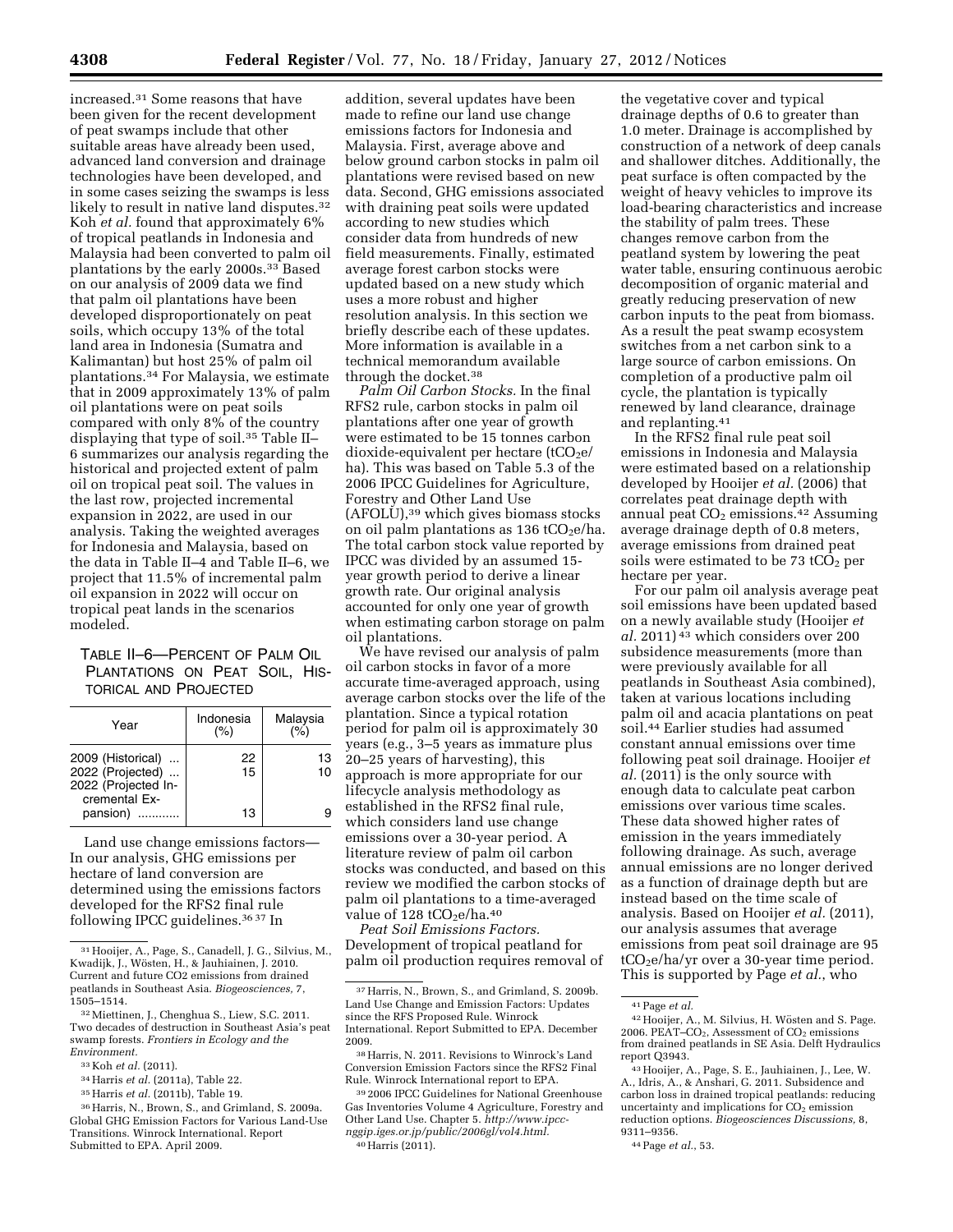reviewed studies of carbon emissions from peat drainage and concluded that this is the most robust estimate of emissions over a 30-year period. They noted that this estimate, which is based on subsidence measurements, closely matches estimates from similar recent studies which use other measurement techniques such as direct gas fluxes.45

*Forest Carbon Stocks.* For the RFS2 final rule, international forest carbon stocks were estimated from several data sources each derived using a different methodological approach. Two new analyses on forest carbon stock estimation were completed since the release of the final RFS2 rule, one for three continental regions by Saatchi *et al.* 46 and the other for the EU by Gallaun et al.<sup>47</sup> We have updated our estimates based on these new studies because they represent significant improvements as compared to the data used in the RFS2 rule. Forest carbon stocks across the tropics are particularly important in our analysis of palm oil biofuels because palm oil is grown in tropical regions. In the scenarios modeled there are also much smaller amounts of land use change impacts in the EU related to palm oil biofuel production. As such, we took this opportunity to incorporate the improved forest carbon stocks data in both of these regions.

Preliminary results for Latin America and Africa from Saatchi *et al.* were incorporated into the final RFS2 rule, but Asia results were not included due to timing considerations. The Saatchi *et al.* analysis is now complete, and so the final map was used to calculate updated area-weighted average forest carbon stocks for the entire area covered by the analysis (Latin America, sub-Saharan Africa and South and Southeast Asia). The Saatchi *et al.* results represent a significant improvement over previous estimates because they incorporate data from more than 4,000 ground inventory plots, about 150,000 biomass values estimated from forest heights measured by space-borne light detection and ranging (LIDAR), and a suite of optical

and radar satellite imagery products. Estimates are spatially refined at 1-km grid cell resolution and are directly comparable across countries and regions.

In the final RFS2 rule, forest carbon stocks for the EU were estimated using a combination of data from three different sources. Issues with this 'patchwork' approach were that the biomass estimates were not comparable across countries due to the differences in methodological approaches, and that estimates were not spatially derived (or, the spatial data were not provided to EPA). Since the release of the final rule, Gallaun *et al.* developed EU-wide maps of above-ground biomass in forests based on remote sensing and field measurements. MODIS data were used for the classification, and comprehensive field measurement data from national forest inventories for nearly 100,000 locations from 16 countries were also used to develop the final map. The map covers the whole European Union, the European Free Trade Association countries, the Balkans, Belarus, the Ukraine, Moldova, Armenia, Azerbaijan, Georgia and Turkey.

For both data sources, Saatchi *et al*. and Gallaun *et al.,* we added belowground biomass to reported aboveground biomass values using an equation in Mokany *et al*.48 More details regarding updated forest carbon stock estimates are available in a technical report to the docket.49

In our analysis, forest stocks are estimated for over 750 regions across 160 countries. For some regions the carbon stocks increased as a result of the updates and in others they declined. For comparison, we ran our palm oil analysis using the old forest carbon stock values used in the RFS2 rule and with the updated forest carbon values described above. Using the updated forest carbon stocks decreased the land use change GHG emissions related to palm oil biofuels by only 0.1%.

*Harvested Wood Products*. Another update that was incorporated into our analysis of Indonesia and Malaysia is related to harvested wood products (HWP). When forest is cleared a fraction of the vegetation is harvested as valuable timber for use in wood products such as sawn wood, wood panels, paper and paperboard. Accounting for HWP in our analysis involves estimating the amount of carbon that is sequestered in these wood

products for at least the length of the analysis period (i.e., greater than 30 years). For the final RFS2 rule we addressed the potential significance of the HWP pool and concluded that for most regions of the world the amount of carbon stored in wood products longterm was insignificant, especially when considering a timeframe of 30 years. Therefore, carbon storage in HWP was not incorporated into the emission factors for deforestation in the RFS2 final rule.

For this analysis we have estimated carbon storage in HWP for timber extraction in Indonesia and Malaysia. Our updated assessment is based on the approved Verified Carbon Standard methodology for estimation of carbon stocks in the long-term wood products pool.50 We undertook this update because based on our analysis Indonesia and Malaysia have the highest average timber extraction rates in the world, equaling 52 and 42 cubic meters per hectare (m3/ha), respectively.51 The fraction of extracted biomass that ends up as wood waste during production was estimated as a constant 19% based on Winjum *et al*.52 We also estimated the fraction of wood products which will be retired and oxidized to the atmosphere in 30 years or less after harvesting. After accounting for wood waste and carbon in products that will not last for more than 30 years, the remainder is assumed to be the carbon stored in HWP after 30 years. We estimate that on average the carbon stored in harvested wood products after 30 years equals 3.0 and 1.9 tonnes of carbon per hectare of forest cleared (tC/ ha) in Indonesia and Malaysia, respectively. These values are quite small compared to the forest carbon stocks in the region, which are typically in the range of 150–200 tC/ha. For more details on our updated assessment of HWP refer to the technical report available through the docket.53

Land use change emissions results— Based on the analysis described above we estimated land use change GHG emissions related to the production and use of biodiesel and renewable diesel from palm oil feedstock. Most of the land use change emissions associated with these two biofuels occur in

<sup>45</sup> Jauhiainen, J., Hooijer, A., & Page, S. E. (2011). Carbon Dioxide Fluxes in an Acacia Plantation on Tropical Peatland. Biogeosciences Discussions, 8, 8269–8302.

<sup>46</sup>Saatchi, S.S., Harris, N.L., Brown, S., Lefsky, M., Mitchard, E.T.A., Salas, W., Zutta, B.R., Buermann, W., Lewis, S.L., Hagen, S., Petrova, S., White, L., Silman, M. and Morel, A. 2011. Benchmark map of forest carbon stocks in tropical regions across three continents. *PNAS* doi: 10.1073/ pnas.1019576108.

<sup>47</sup> Gallaun, H., Zanchi, G., Nabuurs, G.J., Hengeveld, G., Schardt, M., Verkerk, P.J. 2010. EUwide maps of growing stock and above-ground biomass in forests based on remote sensing and field measurements. *Forest Ecology and Management* 260: 252–261.

<sup>48</sup>Mokany, K., R.J. Raison, and A.S. Prokushkin. 2006. Critical analysis of root:shoot ratios in terrestrial biomes. Global Change Biology 12: 84–96. 49Harris (2011).

<sup>50</sup> Verified Carbon Standard (VCS) methodology module VMD0005: Estimation of carbon stocks in the long-term wood products pool (CP–W), Sectoral Scope 14, *<http://www.v-c-s.org/methodologies/find>*.

<sup>51</sup>Only two other countries have extraction rates above 20 m<sup>3</sup>/ha: India with 33 m<sup>3</sup>/ha and China with 22 m3/ha.

<sup>52</sup>Winjum, J.K., Brown, S., Schlamadinger, B. 1998. Forest harvests and wood products: Sources and sinks of atmospheric carbon dioxide. *Forest Science* 44: 272–284.

<sup>53</sup>Harris (2011).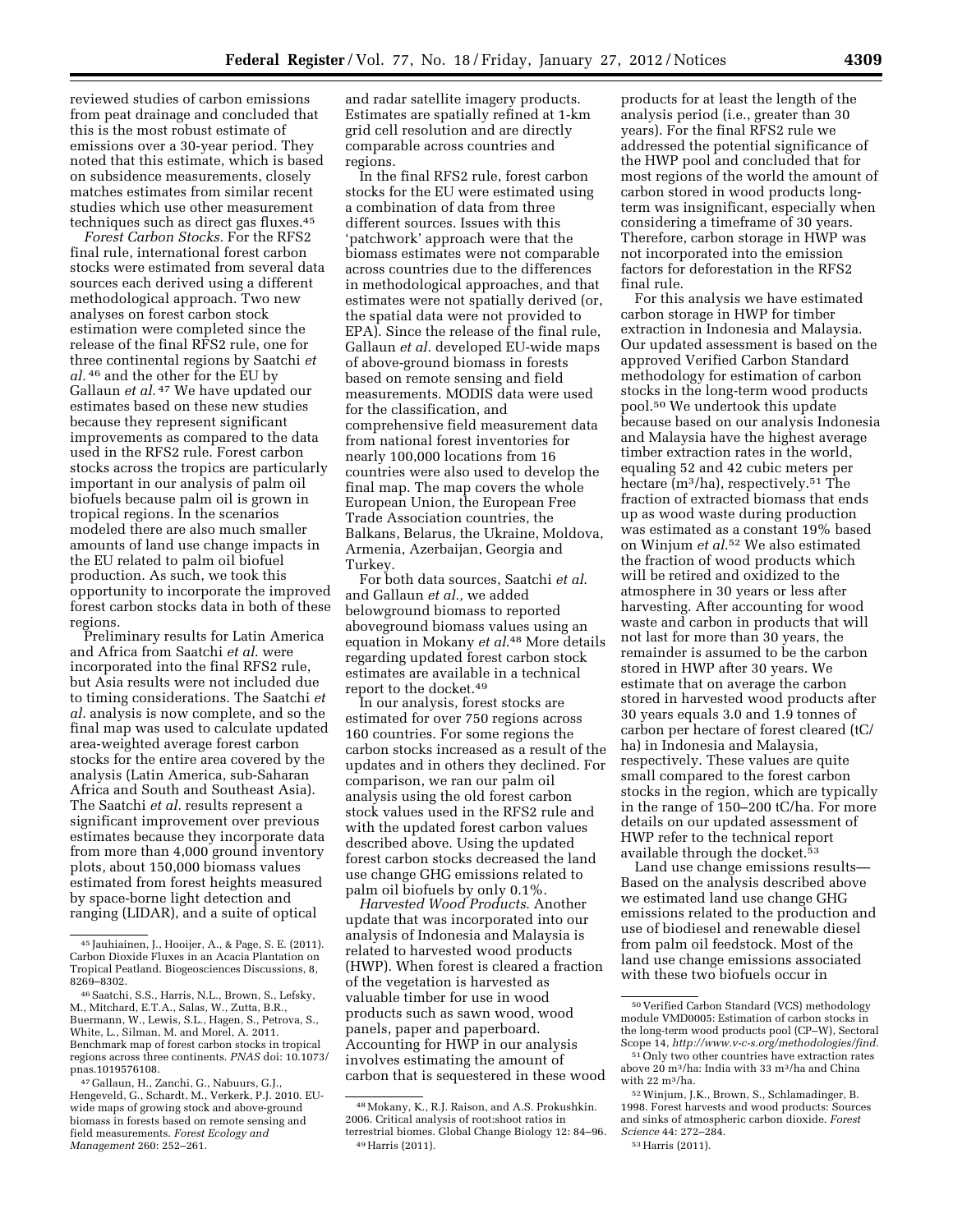Indonesia and Malaysia. Table II–7 includes the land use change GHG emissions results for the scenarios modeled, in terms of million metric tonnes of carbon-dioxide equivalent over 30 years (MMT CO<sub>2</sub>e/yr over 30 yrs). These are the incremental emissions related to the production and use of approximately 400 million additional gallons of palm oil biofuels in the palm biofuel case compared to the control case. For Indonesia and

Malaysia the emissions are broken out by land conversion category, showing that the dominant sources of emissions are from peat swamp drainage and forest clearing in these two countries.

# TABLE II–7—LAND USE CHANGE GHG EMISSIONS

[MMT CO<sub>2</sub>e/yr over 30 yrs]

| Source of emissions | Indonesia              | Malavsia             | Rest of world |
|---------------------|------------------------|----------------------|---------------|
|                     | 0.33<br>(0.02)<br>0.81 | 0.46<br>0.03<br>0.33 | <b>NA</b>     |
| Г∩tal               | $.1^{\circ}$           | 0.83                 | 0.37          |

## 5. Analysis of Palm Oil Mills

A key part of our analysis focuses on palm oil mills where bunches of fresh palm fruit are separated into palm kernels, empty fruit bunches, and the remaining fruit which contains crude palm oil. This is a similar step to soybean crushing which is included in the soybean biodiesel lifecycle analysis in the RFS2 rule. EPA's analysis for palm oil mills includes an assessment of the energy and materials flows for an average palm oil mill and the resulting lifecycle GHG emissions.

Palm oil mills extract crude palm oil using steam for sterilization, mechanical stirring, screw presses and other filtering, purifying and drying processes. The main solid wastes from the process (*i.e.,* empty fruit bunches, mesocarp fiber, shells) are commonly returned to the field as fertilizer or used as fuel to generate steam and electricity for use in the mill. The main liquid waste called palm oil mill effluent (POME) is a dark brown slurry containing waste water, plant oil, and debris from the palm fruit. To meet environmental standards for discharge into local waterways the POME is treated in a series of anaerobic lagoons or tanks. When the POME is digested it generates biogas containing various concentrations of carbon dioxide and methane. If POME is digested in open ponds or tanks, the methane and carbon dioxide is emitted to the atmosphere. Our analysis indicates that the methane emissions from POME digestion can represent a substantial portion of the lifecycle GHG emissions associated with palm oil biodiesel. However, if covered lagoons or closed digester tanks are used, at least some of this methane can be captured and then either flared or used to generate electricity and/or steam. This process converts methane, which has a high global warming potential (GWP) of 21, to  $CO<sub>2</sub>$ , which

has a lower GWP of 1, thus preventing the higher impact methane from entering the atmosphere.

Because POME methane emissions are an important part of the lifecycle GHG emissions associated with palm oil biofuels, we collected information specifically looking at the deployment of POME methane capture/use technologies at palm oil mills. According to a mandatory survey of 422 Malaysian palm oil mills conducted by the Malaysian Palm Oil Board in 2010, 38 mills were capturing POME biogas, 34 mills had POME biogas capture projects under construction, and 47 mills were in various stages of planning to implement biogas capture at some point between 2012 and 2020. Among the mills that are currently capturing POME biogas, 63% use closed tank digesters and 37% use covered lagoons. Forty percent of the mills that are capturing POME biogas destroy it with flaring, 34% use it to generate electricity, 5% use it to produce steam, and 21% employ combined heat and power to generate steam and electricity.

Information about POME methane capture was also provided by the Indonesian Embassy. According to the information provided, 3.5% of Indonesia's 608 palm oil mills are currently capturing POME biogas with an additional 2% of the mills in the process of constructing biogas capture/ use projects. Thus, we estimate that 33 of Indonesia's 608 mills have methane capture/use projects in operation or under construction. All of the mills that currently capture POME biogas have covered lagoons and use the captured methane to generate electricity, based on data provided by the Indonesian Embassy.

We are using the data from the Malaysian survey of palm oil mills and the information provided by the Indonesian Embassy to derive the industry average used in our lifecycle

analysis. Based on the information collected and described above, our assessment of the lifecycle GHG emissions from industry average palm oil mills assumes that 10% of palm oil mills capture the methane from anaerobic digestion of POME (i.e., 105 mills capture methane out of 1,030 total mills in Indonesia and Malaysia). Of the mills that capture POME methane we assume, based on the data described above, that 27% of the mills flare captured methane, 55% use the methane for electricity generation, 3% use the methane to produce steam and 14% use the methane to produce electricity and steam (the percentages do not sum to 100% due to rounding). We believe that deriving the industry average in this manner is reasonable because palm oil mills in Malaysia and Indonesia represent close to 90% of crude palm oil production, and we do not have any reason to believe that biogas capture rates would be different enough in the other palm oil producing regions to affect our determinations.

As discussed above, our analysis is based on average practices at palm oil mills in Indonesia and Malaysia. This is because the vast majority of palm oil for biofuel production would be extracted in these two countries. If the portion of facilities capturing biogas outside of Malaysia and Indonesia is different than currently within Malaysia and Indonesia or if the methane capture/use efficiencies are different than assumed in our analysis, then the average GHG emissions from palm mill operations would be different and the overall GHG performance of the biofuels produced from palm oil would be different than determined in our analysis. Because the vast majority of palm oil biofuel production is likely to occur in Indonesia and Malaysia, the impact of these differences on our results would be minimized because our analysis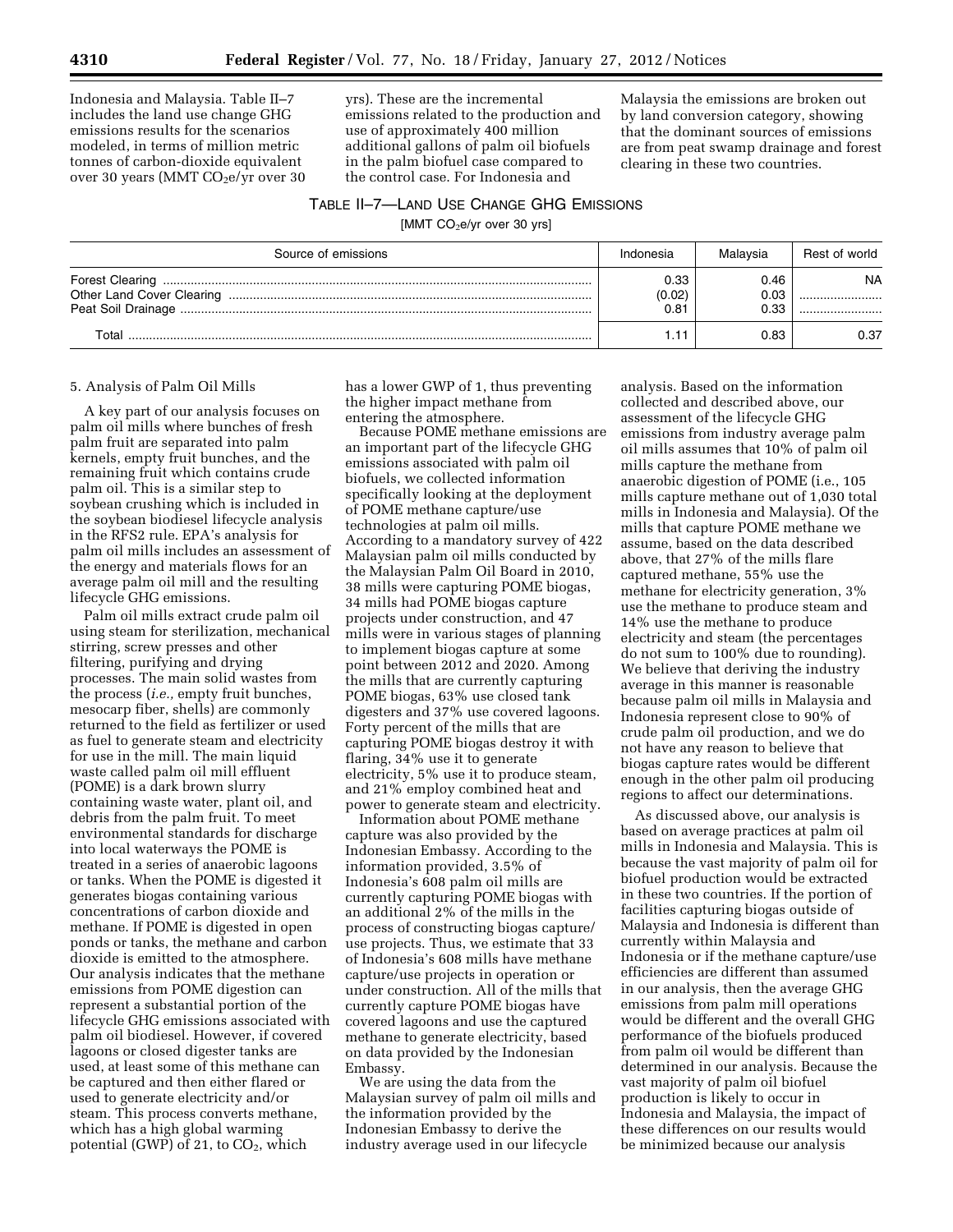looks at average palm oil production practices.

For this analysis, we determined the percentage of facilities employing methane capture/use based on projects currently in operation or under construction (facilities in the planning stage are not included). The analysis does not include any projected increases in the number of facilities that will employ these technologies above and beyond those currently operating or being installed between now and 2022. We do not project an increase because we are not aware of a technical or economic basis for making such a projection. For example, we do not have a sufficient technical or economic basis for determining how many of the mills in Malaysia that are at some stage of planning methane capture and use projects will actually follow through with construction and operation. For Indonesia and other countries we have even less information about additional possible deployment of such projects. Methane capture and use as applied to palm oil mills is a relatively new technology which has not been widely adopted (i.e., 10% of mills are currently using this technology in Indonesia and Malaysia). At this time, adoption of methane capture and use technology is entirely done voluntarily; there are no laws requiring its deployment.

There are no mandatory requirements to install methane capture and use technologies, and no other strong reasons on which to base a projection of increased adoption of these technologies. Methane capture and use involves clear and significant costs, both in terms of equipment purchase and installation as well as in routine maintenance. If the captured methane is flared, the only option for a facility to recoup a portion of its costs would be through some type of certified emission reduction credit program, such as through the CDM.54 Certification under the CDM, though, requires additional time and costs and after more than a decade of operation the incentives provided by the CDM have spurred limited adoption of biogas capture at palm oil mills, as evidenced by the data on adoption of methane capture and use technologies at palm oil mills in Malaysia and Indonesia discussed above.

We recognize that in some cases, it may make economic sense to, at additional cost, install equipment for using the methane as a fuel to generate

electricity. Currently, palm oil mills in remote areas which do not have access to grid electricity tend to burn waste palm material to generate necessary process energy. EPA does not have sufficient information on which to determine how many facilities will, for economic reasons, choose to replace current equipment using the burning of waste palm material with methane capture and electricity generation capacity.

This lack of information and basis for projecting the increased use of methane capture and use contrasts to other cases where, in the context of performing lifecycle GHG emissions analysis for the RFS program, we have been able to project technology improvements through 2022. For example, we have many years of data demonstrating a gradual increase in crop yields per acre for palm oil. Additionally, we know that substantial research continues in further improvements to palm oil yields and that as new varieties of oil palm come on market farmers have a natural economic incentive to adopt the enhanced crop varieties. We are thus able to project with a reasonably high degree of confidence a rate of continued improvement in palm oil crop yield through 2022. By contrast, we determined that biodiesel production technologies are mature and therefore we do not predict any improvements in process technology. In sum, where we have had sufficient information to predict improvements in the general state of technology across the industry, we have done so, but where no such basis exists—such as for methane capture/use at palm oil mills—we do not include such projections in our analysis.55

At least some methane capture/use projects at palm oil mills in Malaysia and Indonesia are registered under the CDM, but our analysis does not treat emission reductions differently based on whether or not a palm oil mill's methane capture/use project is CDMregistered. As defined in Article 12 of the Kyoto Protocol, the CDM allows a country with an emission-reduction or emission-limitation commitment under the Kyoto Protocol to implement emission-reduction projects in developing countries. Such projects can earn saleable certified emission reduction (CER) credits, each equivalent to one tonne of  $CO<sub>2</sub>$ , which can be counted towards meeting Kyoto targets.

For example, CERs can be used for compliance purposes under the European Union's (EU) Emissions Trading System (ETS). A CER from a palm oil methane destruction project in Malaysia, for example, could conceivably be used for compliance under the EU ETS. Under such a scenario, an argument could be made that counting the emission reductions from a ''retired'' CER as part of our lifecycle analysis would effectively be double counting the same emission reduction. While CDM's project database states that 47 palm oil mills in Indonesia and Malaysia have methane capture/use projects registered with the CDM,56 57 we have been unable to verify that any CERs generated by methane capture/use at the relevant palm oil mills have actually been used to meet obligations under the EU ETS.58 However, even if all of the available CER credits for methane emissions reduction had been purchased and retired for compliance purposes (and were thus not counted in our analysis), this would increase our lifecycle GHG emission estimates by only a relatively small amount (on the order of 2%). A final factor informing our approach on this topic is uncertainty about whether the CDM and ETS programs will be extended in their current form. Based on our lack of evidence that relevant CERs had been purchased, the relative magnitude of the emissions in question, and general uncertainty about the future of the CDM and ETS programs, our approach for lifecycle analysis purposes is to treat emission reductions from CDM-registered palm oil projects as we treat any other emission reduction. While we believe we do not have a strong technical or economic basis treating them otherwise at this time, we ask for further comment on this topic.

According to the MPOB, another potential practice that can avoid methane emissions from palm oil mills entails recovering the organic solids

<sup>54</sup>For more information about the Clean Development Mechanism, which is implemented under the United Nations Framework Convention on Climate Change, refer to: *[http://](http://cdm.unfccc.int/)  [cdm.unfccc.int/.](http://cdm.unfccc.int/)* 

<sup>55</sup>We note, however, that, based on our analysis, our proposed determinations regarding lifecycle GHG thresholds would not change even if we assumed that all of the methane capture projects being planned in Malaysia will come to fruition. See Section II.D.2 for more information.

<sup>56</sup>Using the Web site: *[http://cdm.unfccc.int/](http://cdm.unfccc.int/Projects/projsearch.html)  [Projects/projsearch.html;](http://cdm.unfccc.int/Projects/projsearch.html)* six project title searches were completed with the keywords ''palm'', ''POME'', ''wastewater'', ''waste water'', ''biogas'', and ''methane.'' Search results were then examined to determine which projects involved methane capture from anaerobic digestion of POME.

<sup>57</sup>These 47 mills represent approximately 79% of the mills with operational methane capture and use projects, but only about 5% of all mills in Indonesia

 $58$  Cross-checking the registered mills with an EC list of CERs surrendered under the EU ETS as of March 19, 2010 yielded no matches. Unfortunately, due to the design of their electronic databases, the European Commission was unable to verify for us whether any of the CERs generated by methane capture at palm oil mills have been purchased and used by European companies. Personal communication with Thomas Bernheim (European Commission) from September 23, 2011.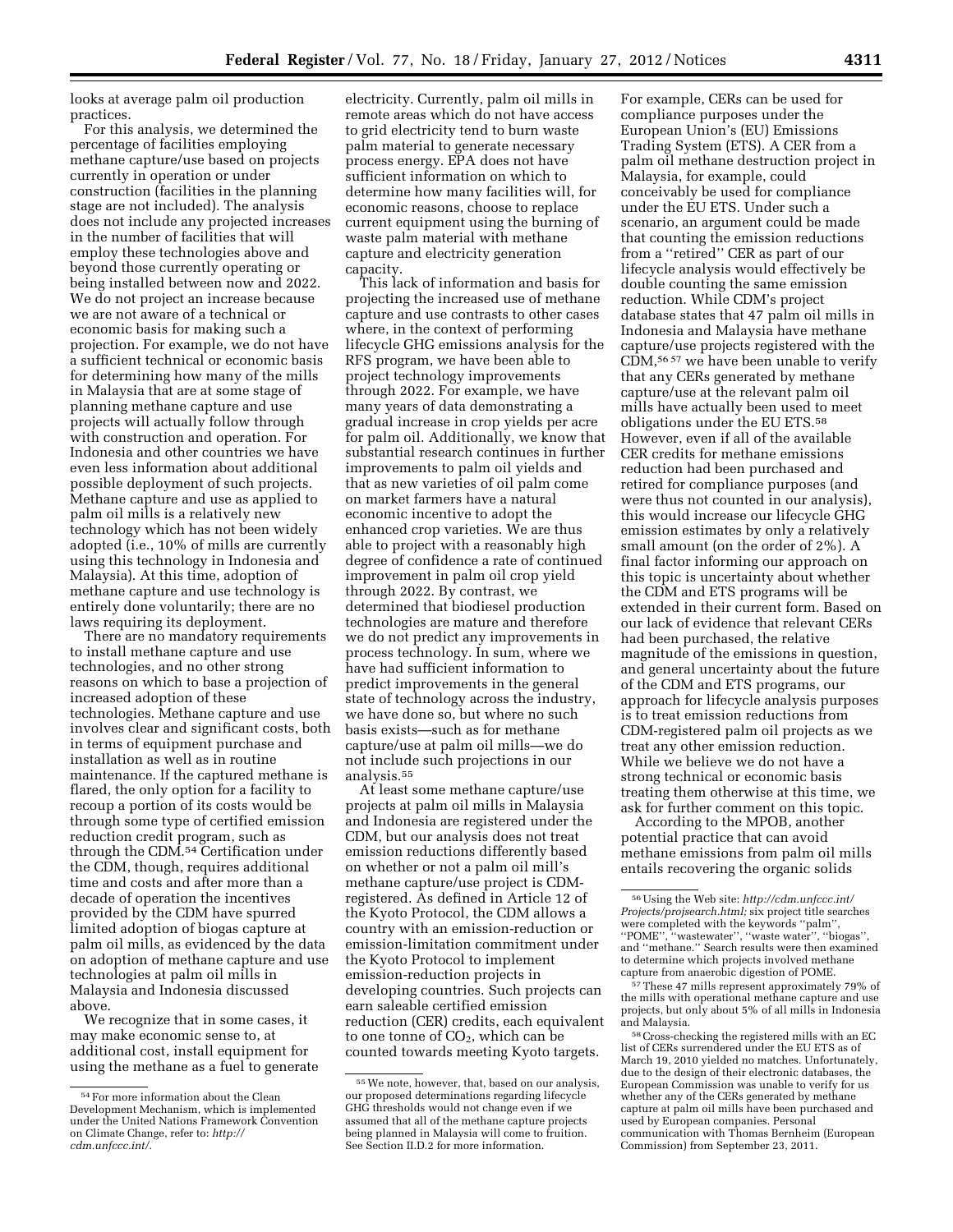from POME so that there is no anaerobic digestion and therefore no methane emissions.59 Unless the recovered solids are used to replace other products the GHG reduction benefits of this technology are likely to be less than reductions associated with methane capture/use for electricity generation. MPOB data suggests that methane avoidance has not been deployed at a significant number of palm oil mills. Because we do not have a strong technical or economic basis for projecting the deployment of this technology it is not considered in our lifecycle analysis.

Our analysis also accounts for the coproducts from palm oil mills. We assume that the biomass co-products (e.g., mesocarp fiber and shells) are used for heat and energy, with remaining empty fruit bunches trucked back to the field for use as fertilizer. We also account for the palm kernel co-product and model the emissions related to transporting the palm kernels to a separate milling facility where palm kernel oil and palm kernel meal are produced. Our agricultural modeling accounts for the use of the palm kernel oil and meal in the food and feed markets.

The docket includes a memorandum with more discussion of and justification for the data, inputs and assumptions used in our analysis of palm oil mills.60 EPA invites comment on all aspects of its modeling of lifecycle GHG emissions from palm oil mills, including all of the assumptions and data inputs used.

# *B. Results of Lifecycle Analysis for Biodiesel from Palm Oil*

We analyzed the lifecycle GHG emission impacts of producing biodiesel using palm oil as a feedstock assuming the same biodiesel production facility designs and conversion efficiencies as modeled in RFS2 for biodiesel produced from soybean oil. Our analysis looks at biodiesel produced in Indonesia or Malaysia which is then shipped to the United States via ocean tanker. As such, GHG emissions associated with electricity used at biodiesel production facilities were determined based on the emissions factors for grid average electricity generation in Indonesia and Malaysia.

As was the case for soybean oil biodiesel, production technology for palm oil biodiesel is mature and we have not projected in our assessment of palm oil biodiesel any significant improvements in plant technology;

while unanticipated energy saving improvements would tend to improve GHG performance of the fuel pathway, there is no valid basis for projecting such improvements. Additionally, similar to soybean oil biodiesel production, we assumed that the coproduct glycerin would displace residual oil as a fuel source on an energy equivalent basis.

As part of the RFS2 proposal we assumed the glycerin would have no value and would effectively receive no co-product credits in the soy biodiesel pathway. We received numerous comments, however, as part of the RFS2 final rule stating that the glycerin would have a beneficial use and should generate co-product benefits. Therefore, the biodiesel glycerin co-product determination made as part of the RFS2 final rule took into consideration the possible range of co-product credit results. The actual co-product benefit will be based on what products are replaced by the glycerin, or what new uses the co-product glycerin is applied to. The total amount of glycerin produced from the biodiesel industry will actually be used across a number of different markets with different GHG impacts. This could include for example, replacing petroleum glycerin, replacing fuel products (residual oil, diesel fuel, natural gas, etc.), or being used in new products that don't have a direct replacement, but may nevertheless have indirect effects on the extent to which existing competing products are used. The more immediate GHG reductions from glycerin coproduct use will likely range from fairly high reductions when petroleum glycerin is replaced to lower reduction credits if it is used in new markets that have no direct replacement product, and therefore no replaced emissions. EPA does not have sufficient information (and received no relevant comments to the RFS2 proposal) on which to allocate glycerin use across the range of likely uses. EPA's approach is to pick a surrogate use for modeling purposes in the mid-range of likely glycerin uses, and focus on the more immediate GHG emissions results tied to such use. The replacement of an energy equivalent amount of residual oil is a simplifying assumption determined by EPA to reflect the mid-range of possible glycerin uses in terms of GHG credits, and EPA believes that it is appropriately representative of GHG reduction credit across the possible range without necessarily biasing the results toward high or low GHG impact. Given the fundamental difficulty of predicting possible glycerin uses and impacts of

those uses many years into the future under different market conditions, EPA believes it is reasonable to use its more simplified approach to calculating coproduct GHG benefit associated with glycerin production. To narrow this area of uncertainty in our analysis we invite commenters to submit data regarding the use of glycerin produced at biodiesel production facilities, and especially for glycerin produced at facilities that are based in Indonesia or Malaysia or that use palm oil as a feedstock.

As with other EPA analyses of fuel pathways with a significant land use impact, our analysis for palm oil biodiesel includes a mid-point estimate as well as a range of possible lifecycle GHG emission results based on uncertainty analysis conducted by the Agency. The graph included below (Figure II–1) depicts the results of our analysis (including the uncertainty in our land use change modeling) for palm oil biodiesel produced via transesterification using natural gas as process energy, because this is the primary source of process energy at existing plants. The docket also includes pathway analyses assuming coal or biomass is used instead of natural gas for process energy. Because the trans-esterification process requires a relatively small amount of energy, our threshold determinations would remain the same for the palm oil biodiesel pathway regardless of whether natural gas, coal or biomass is used for energy in the biodiesel production process.

Figure II–1 shows the results of our biodiesel modeling. It shows the percent difference between lifecycle GHG emissions for the modeled 2022 palm oil biodiesel, produced via transesterification using natural gas for process energy, and those for the petroleum diesel fuel 2005 baseline. Lifecycle GHG emissions equivalent to the statutory diesel fuel baseline are represented on the graph by the zero on the X-axis. The results for palm oil biodiesel are that the midpoint of the range of results is a 17% reduction in GHG emissions compared to the 2005 diesel fuel baseline.61 As in the case of other biofuel pathways analyzed as part of the RFS2 rule, the range of results shown in Figure II–1 is based on our assessment of uncertainty regarding the location and types of land that may be impacted as well as the GHG impacts associated with these land use changes (See Section II.D.3. for further information). These results, if finalized,

<sup>59</sup>MPOB (2010).

<sup>60</sup>EPA (2011).

<sup>61</sup>The 95% confidence interval around that midpoint results in range of a 4% increase to a 35% reduction compared to the 2005 diesel fuel baseline.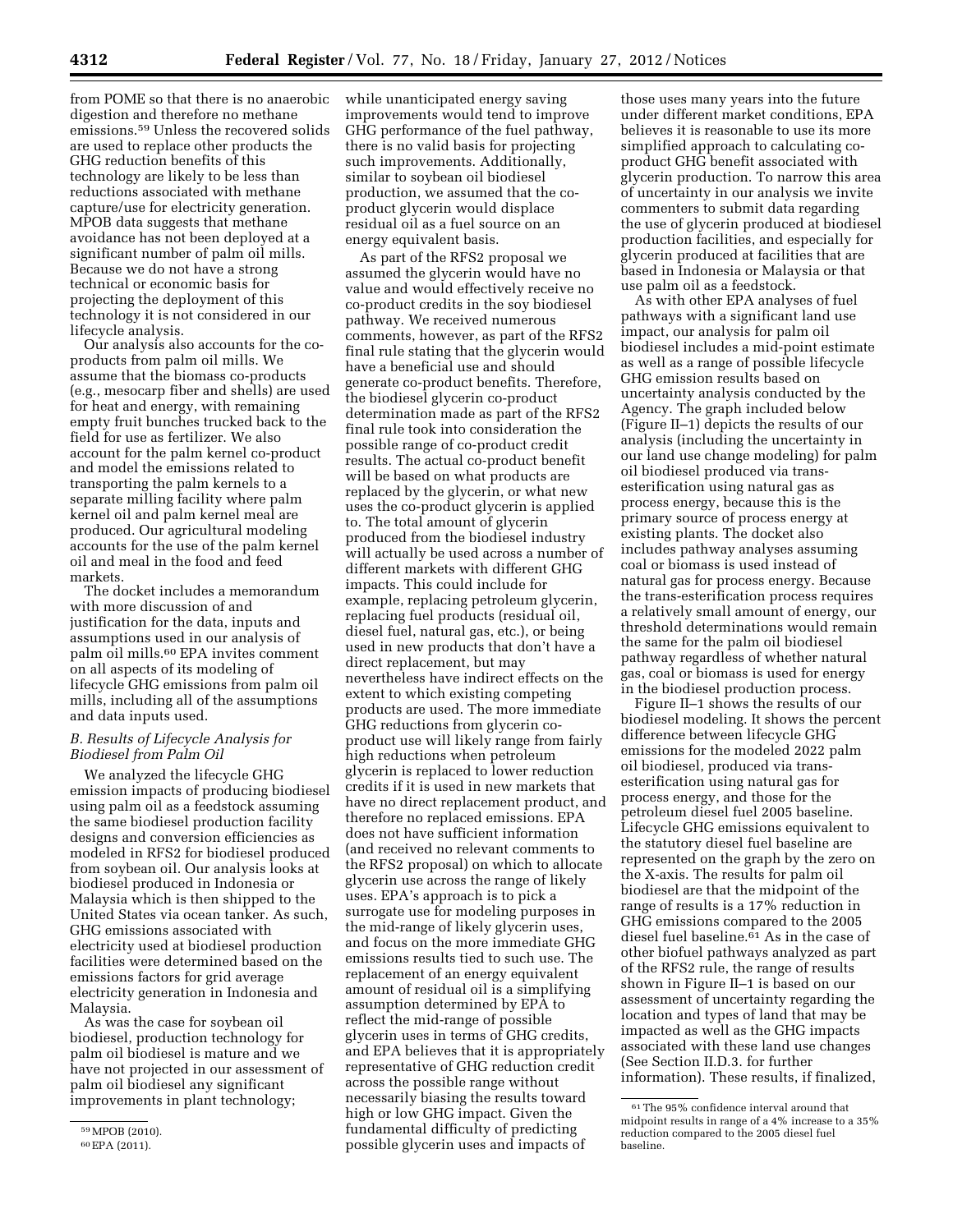would justify our determination that fuel produced by the modeled palm oil

biodiesel pathway fails to meet the 20% reduction threshold required for the

generation of conventional renewable fuel RINs.

# Figure II-1. Distribution of Results for Palm Oil Biodiesel Produced Via Transesterification

# with Natural Gas for Process Energy



Table II–8 breaks down by stage the lifecycle GHG emissions for palm oil biodiesel in 2022 and the statutory 2005 diesel baseline.62 Results are included using our mid-point estimate of land use change emissions, as well as with the low and high end of the 95% confidence interval. Net agricultural emissions include impacts related to changes in crop inputs, such as fertilizer, energy used in agriculture, livestock

production and other agricultural changes in the scenarios modeled. Land use change emissions are discussed above in Section II.A.4. Emissions from fuel production include emissions from palm oil mills, palm kernel mills and the trans-esterification process to produce biodiesel. Fuel and feedstock transport includes emissions from transporting fresh fruit bunches, palm kernels, crude palm oil and finished

biodiesel along each stage of the lifecycle. In our analysis we assume that palm oil is converted to biodiesel in Indonesia and Malaysia and then the biodiesel is transported via ocean tanker to the U.S. Transporting crude palm oil to the U.S. would result in greater GHG emissions because biodiesel has greater energy density than crude palm oil.

## TABLE II–8—LIFECYCLE GHG EMISSIONS FOR PALM OIL BIODIESEL

[kgCO<sub>2</sub>e/mmBtu]

| Fuel type | Palm oil biodiesel | 2005 Diesel baseline |
|-----------|--------------------|----------------------|
|           | 46 (28/66)<br>25   | 18                   |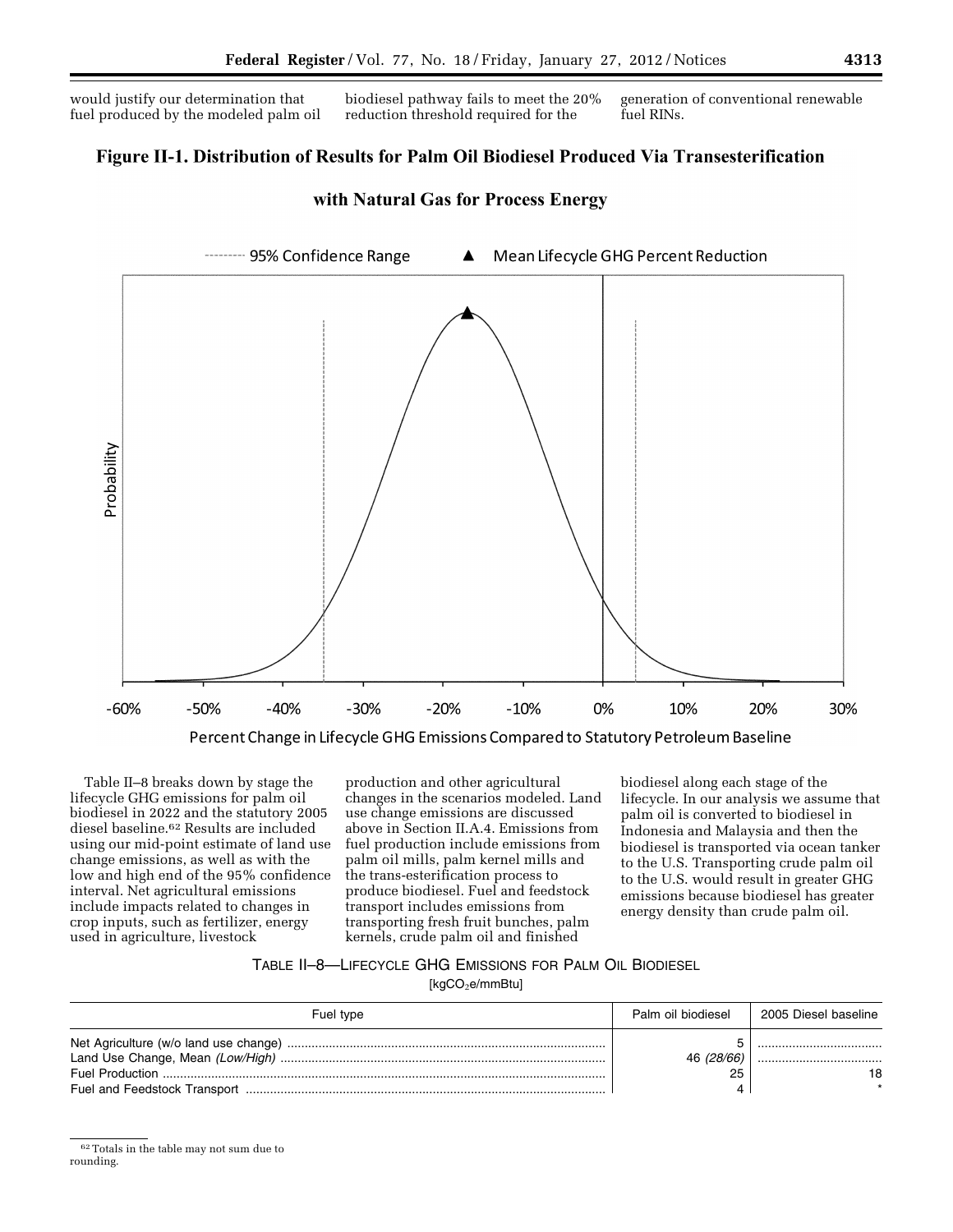# TABLE II–8—LIFECYCLE GHG EMISSIONS FOR PALM OIL BIODIESEL—Continued

[kgCO<sub>2</sub>e/mmBtu]

| Fuel type | Palm oil biodiesel | 2005 Diesel baseline |
|-----------|--------------------|----------------------|
|           |                    | 79                   |
|           | 80 (62/101)<br>17% | 97                   |

\* Emissions included in fuel production stage.

The docket for this NODA provides more details on our key model inputs and assumptions, e.g., crop yields, biofuel conversion yields, and agricultural energy use. These inputs and assumptions are based on our analysis of peer-reviewed literature and consideration of recommendations of experts from within the palm oil and biodiesel industries and those from USDA as well as the experts at Iowa State University who have designed the FAPRI-CARD models. EPA invites comment on all aspects of its modeling of palm oil biodiesel, including all assumptions made and modeling inputs.

# *C. Results of Lifecycle Analysis for Renewable Diesel From Palm Oil*

Palm oil can also be used in a hydrotreating process to produce a slate of products, including diesel fuel, heating oil (defined as No. 1 or No. 2 diesel), jet fuel, naphtha, liquefied petroleum gas (LPG), and propane. Since the RFS regulations define the term renewable diesel to include the products diesel fuel, jet fuel and heating oil (40 CFR 80.1401), the following discussion uses the term renewable diesel to refer to all of these products. (The terms diesel fuel or diesel fuel replacement are used to refer to only the diesel fraction of the hydrotreating output.) While any propane (also referred to as fuel gas) produced as part of the hydrotreating process will most likely be combusted within the facility for process energy, the other coproducts that can be produced (i.e., jet fuel, naphtha, LPG) are higher value products that could be used as transportation fuels or, in the case of naphtha, a blendstock for production of transportation fuel. The hydrotreating process maximized for producing a diesel fuel replacement as the primary fuel product requires more overall material and energy inputs than transesterification to produce biodiesel, but it also results in a greater amount of other valuable co-products, as listed above. The hydrotreating process can also be maximized for jet fuel production which requires even more process energy than the process optimized for producing a diesel fuel

replacement and produces a greater amount of co-products per barrel of feedstock, especially naphtha.

Our lifecycle analysis accounts for the various uses of the co-products from hydrotreating. There are two main approaches to accounting for the coproducts produced, the allocation approach and the displacement approach. In the allocation approach all the emissions from the hydrotreating process are allocated across all the different co-products. There are a number of ways to do this, but since the main use of the co-products would be as fuel products, we allocate based on the energy content of the co-products produced. So emissions from the process would be allocated equally to all the Btus produced. Therefore, on a per Btu basis all co-products would have the same emissions. The displacement approach would attribute all of the emissions of the hydrotreating process to one main product and then account for the emission reductions from the other co-products displacing alternative products. So for example, if the hydrotreating process is configured to maximize renewable diesel production all of the emissions from the process would be attributed to renewable diesel, but we would then assume the other co-products were displacing alternative products, for example, naphtha would displace gasoline, LPG would displace natural gas, etc. This assumes the other alternative products are not produced or used so we would subtract the emissions of gasoline production and use, natural gas production and use, etc. This would show up as a GHG emission credit associated with the production of the renewable diesel.

To account for a hypothetical scenario where RINs are generated from the renewable jet fuel, heating oil, naphtha and LPG in addition to the diesel replacement fuel produced, we would not give the diesel replacement fuel a displacement credit for these coproducts. Instead, the lifecycle GHG emissions from the fuel production processes would be allocated to each of the RIN-generating products on an energy content basis. This has the effect

of tending to increase the fuel production lifecycle GHG emissions associated with the diesel replacement fuel because there are fewer co-product displacement credits to assign than would be the case if RINs were not generated for the co-products.63 On the other hand, the upstream lifecycle GHG emissions associated with producing and transporting the plant oil feedstocks will be distributed over a larger group of RIN-generating products. Assuming each product (except propane) produced via the palm oil hydrotreating process would generate RINs results in higher lifecycle GHG emissions for diesel fuel replacement as compared to the case where the co-products are not used to generate RINs. This general principle is also true when the hydrotreating process is maximized for jet fuel production. As a result, the best GHG performance (i.e., least lifecycle GHG emissions) for palm-oil renewable diesel via hydrotreating will occur when none of the co-products are RIN-generating (i.e., only the diesel replacement fuel is used to generate RINs).

We have evaluated information about the lifecycle GHG emissions associated with the hydrotreating process which can be maximized for renewable jet fuel or diesel production. Our evaluation considers information published in peer-reviewed journal articles and publicly available literature (Kalnes et al.,64 Pearlson,65 Stratton et al., Huo et al.66). Our analysis of GHG emissions from the hydrotreating process is based

<sup>63</sup>For a similar discussion see Stratton R.W., Wong, H.M., Hileman, J.I., 2011. Quantifying Variability in Lifecycle Greenhouse Gas Inventories of Alternative Middle Distillate Transportation Fuels. *Environmental Science & Technology.* 45, 4640.

<sup>64</sup> Kalnes, T.N., McCall, M.M., Shonnard, D.R., 2010. Renewable Diesel and Jet-Fuel Production from Fats and Oils. Thermochemical Conversion of Biomass to Liquid Fuels and Chemicals, Chapter 18,

 $^{65}\rm \,Pearlson,$  M.N., 2011. A Techno-Economic and Environmental Assessment of Hydroprocessed Renewable Distillate Fuels. *[http://dspace.mit.edu/](http://dspace.mit.edu/handle/1721.1/65508)  [handle/1721.1/65508.](http://dspace.mit.edu/handle/1721.1/65508)* 

<sup>66</sup>Huo, H., Wang, M., Bloyd, C., Putsche, V., 2008. Life-Cycle Assessment of Energy and Greenhouse Gas Effects of Soybean-Derived Biodiesel and Renewable Fuels. Argonne National Laboratory. Energy Systems Division. ANL/ESD/08– 2. March 12, 2008.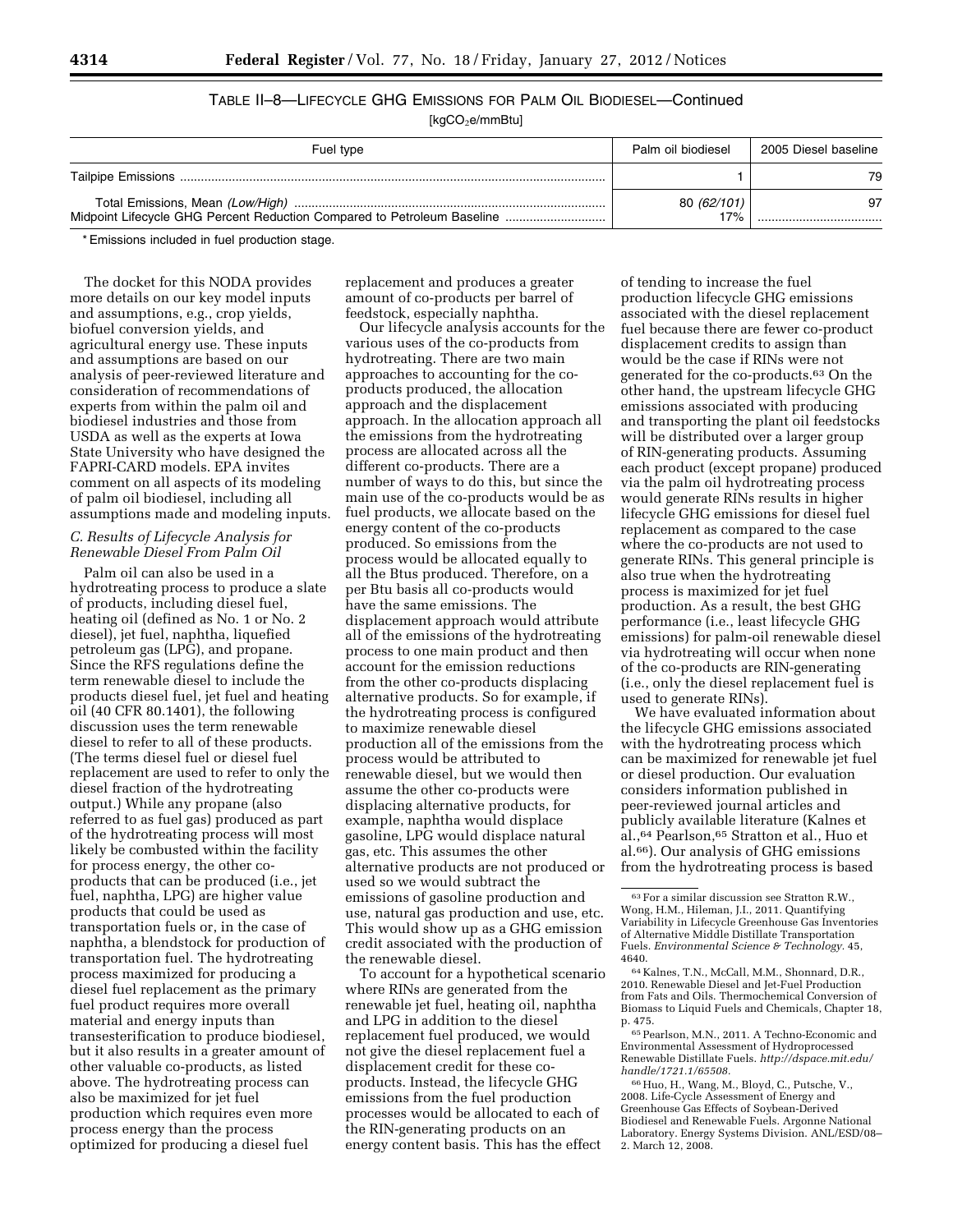on the mass and energy balance data in Pearlson which analyzes a hydrotreating maximized for jet fuel production.67 process maximized for diesel

production and a hydrotreating process

These data are summarized in Table II– 9.68

| TABLE II-9-HYDROTREATING PROCESS TO PRODUCE RENEWABLE DIESEL FUEL |
|-------------------------------------------------------------------|
|-------------------------------------------------------------------|

|           | Maximized for diesel fuel<br>production | Maximized for jet fuel<br>production | Units (per gallon of<br>fuel produced) |
|-----------|-----------------------------------------|--------------------------------------|----------------------------------------|
| Inputs    |                                         |                                      |                                        |
|           | 9.56                                    | 12.84                                | Lbs.                                   |
|           | 0.04                                    | 0.08                                 | Lbs.                                   |
|           | 652                                     | 865                                  | Btu.                                   |
|           | 23.247                                  | 38.519                               | Btu.                                   |
| Outputs:  |                                         |                                      |                                        |
|           | 123.136                                 | 55.845                               | Btu.                                   |
|           | 23.197                                  | 118.669                              | Btu.                                   |
|           | 3,306                                   | 17.042                               | Btu.                                   |
| <b>PG</b> | 3.084                                   | 15,528                               | Btu.                                   |
| Propane   | 7.454                                   | 9.881                                | Btu.                                   |

Table II–10 compares lifecycle GHG emissions from hydrotreating for palmoil-based renewable diesel and jet fuel. The lifecycle GHG estimates for palmoil diesel and jet fuel are based on the input/output data summarized in Table II–9. For the scenarios analyzed, we

assume that the LPG and propane coproducts do not generate RINs; instead, they are used for process energy displacing natural gas. We also assume that the naphtha does not generate RINs but is used as blendstock for production of transportation fuel displacing

conventional gasoline. As discussed above, lifecycle GHG emissions per Btu of diesel or jet fuel would be higher if the naphtha or LPG were used to generate RINs.

# TABLE II–10—HYDROTREATING LIFECYCLE GHG EMISSIONS

 $[qCO<sub>2</sub>e/mmBtu]$ 

| Process | <b>RIN-generating products</b> | Other<br>co-products        | Hydrotreating<br>emissions |
|---------|--------------------------------|-----------------------------|----------------------------|
|         |                                | LPG.<br>Propane.            | 4.448                      |
|         | Jet Fuel                       | Naphtha<br>LPG.<br>Propane. | (3,358)                    |

In Table II–10 the process maximized for jet fuel production results in negative emissions at the hydrotreating stage. This is due to the displacement credits for co-products, especially naphtha, replacing conventional gasoline.69 As shown in Table II–9, the process maximized for jet fuel production requires significantly more crude palm oil per Btu of fuel output. Each additional pound of palm oil used in the process has related lifecycle GHG emissions associated with producing, processing and transporting the palm oil to the hydrotreating facility. As a result, when palm oil is used as the feedstock, the full lifecycle GHG emissions are greater for the process maximized for jet fuel when all of the stages of the lifecycle are factored into the analysis. Unless otherwise noted, the analysis of palm oil renewable diesel in this

preamble refers to the first scenario in Table II–10: hydrotreating maximized for production of diesel fuel replacement. Supporting information for the values in Table II–10 is provided through the docket.

As discussed above, for a process that produces more than one RIN-generating output we allocate lifecycle GHG emissions to the RIN-generating products on an energy equivalent basis. We then normalize the allocated lifecycle GHG emissions per mmBtu of each fuel product. Therefore, each RINgenerating product from the same process will be assigned equal lifecycle GHG emissions per mmBtu from fuel processing. For example, based on the lifecycle GHG estimates in Table II–10, for the hydrotreating process maximized to produce diesel fuel, the diesel and jet fuel both have lifecycle GHG emissions

of  $4,448$  gCO<sub>2</sub>e/mmBtu. For the same reasons, the lifecycle GHG emissions from the diesel and jet fuel will stay equivalent if we consider upstream GHG emissions, such as emissions associated with palm oil cultivation and land use change. Lifecycle GHG emissions from fuel distribution and use could be somewhat different for the diesel and jet fuel, but since these stages produce a relatively small share of the emissions related to the full fuel lifecycle, the overall differences will be quite small. The results presented below include emissions related to transporting palm oil-based diesel fuel.

We model the production technology for palm oil renewable diesel as mature and therefore have not projected in our assessment any significant improvements in plant technology. Unanticipated energy saving

<sup>&</sup>lt;sup>67</sup> We have also considered data submitted by companies involved in the hydrotreating industry which is claimed as confidential business

information (CBI). The conclusions using the CBI data are consistent with the analysis presented here. 68Based on Pearlson, Table 3.1 and Table 3.2.

<sup>69</sup>Co-product displacement accounting is described further in the inputs and assumptions document available through the public docket for this notice.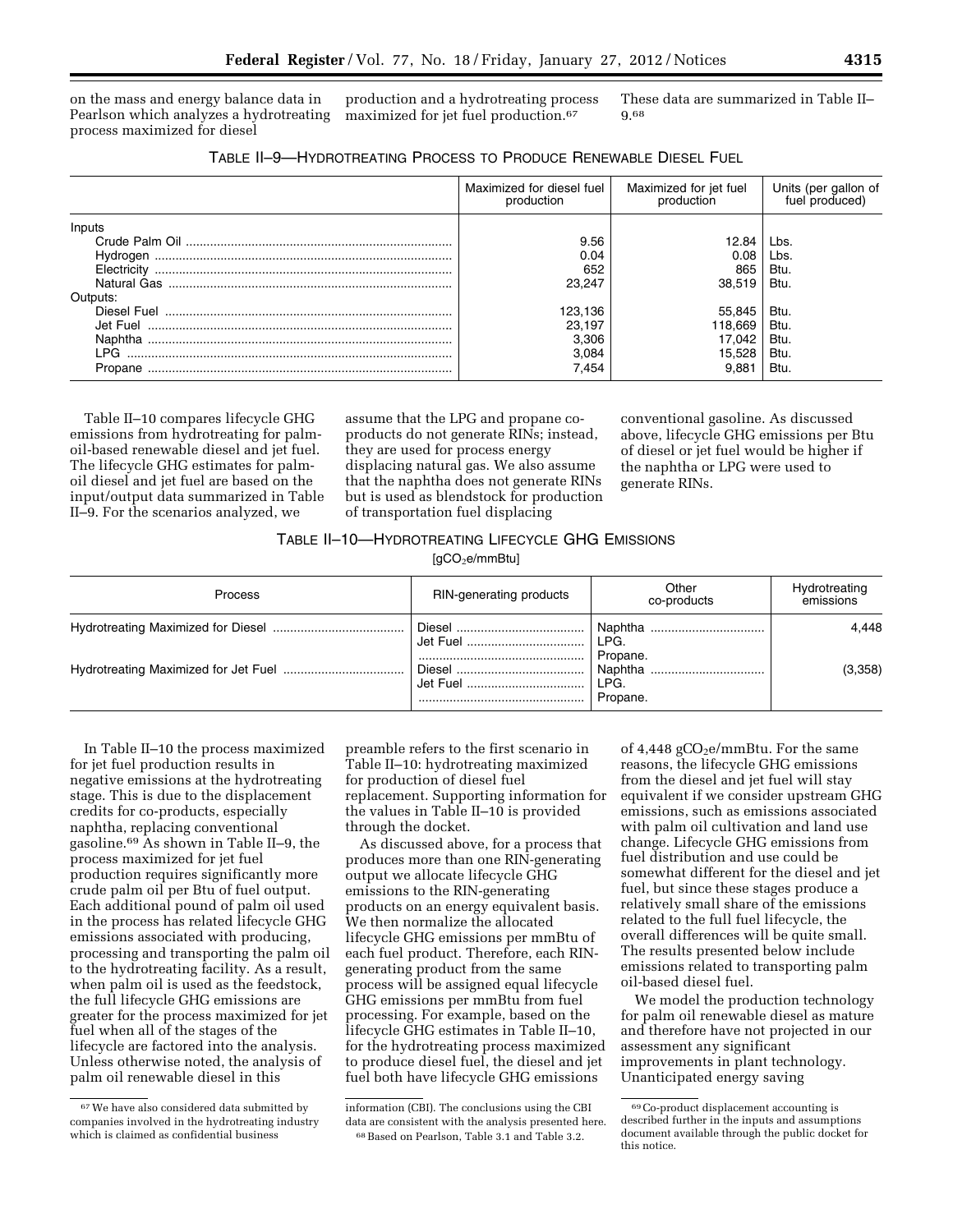improvements would improve GHG performance of the fuel pathway, but at this time we do not have a strong technical basis for including any such improvements.

Figure II–2 summarizes the results of our modeling of palm oil renewable diesel, with fuel production emissions allocated between the diesel fuel and jet fuel outputs and displacement credit given for the naphtha output. It shows the percent difference between lifecycle

GHG emissions for palm oil renewable diesel produced in 2022 and those for the statutory petroleum baseline. Lifecycle GHG emissions equivalent to the diesel baseline are represented on the graph by the zero on the X-axis. The results for palm oil renewable diesel are that the midpoint of the range of results is an 11% reduction in GHG emissions compared to the diesel fuel baseline.70 As with Figure II–1, the range of results shown in Figure II–2 is based on our

assessment of uncertainty regarding the location and types of land that may be impacted as well as the GHG impacts associated with these land use changes. These results, if finalized, would justify our determination that fuel produced by the modeled palm oil renewable diesel pathway fails to meet the 20% reduction threshold required for the generation of conventional renewable fuel RINs.

# Figure II-2. Distribution of Results for Palm Oil Renewable Diesel Produced Via

**Hydrotreating** 



Table II–11 breaks down by stage the lifecycle GHG emissions for palm oil renewable diesel in 2022 and the statutory diesel baseline.71 This table demonstrates the contribution of each stage and its relative significance. Results are included using our midpoint estimate of land use change emissions, as well as with the low and

high end of the 95% confidence interval. Net agricultural emissions include impacts related to changes in crop inputs, such as fertilizer, energy used in agriculture, livestock production and other agricultural changes in the scenarios modeled. Land use change emissions are discussed above in Section II.A.4. Emissions from

<sup>70</sup>The 95% confidence interval around that midpoint results in range of a 10% increase to a

fuel production include emissions from palm oil mills, palm kernel mills and the hydrotreating process to produce renewable biodiesel. Fuel and feedstock transport includes emissions from transporting fresh fruit bunches, palm kernels, crude palm oil and finished renewable diesel along each stage of the lifecycle.

<sup>30%</sup> reduction compared to the 2005 diesel fuel baseline.

<sup>71</sup> In the table totals may not sum due to rounding.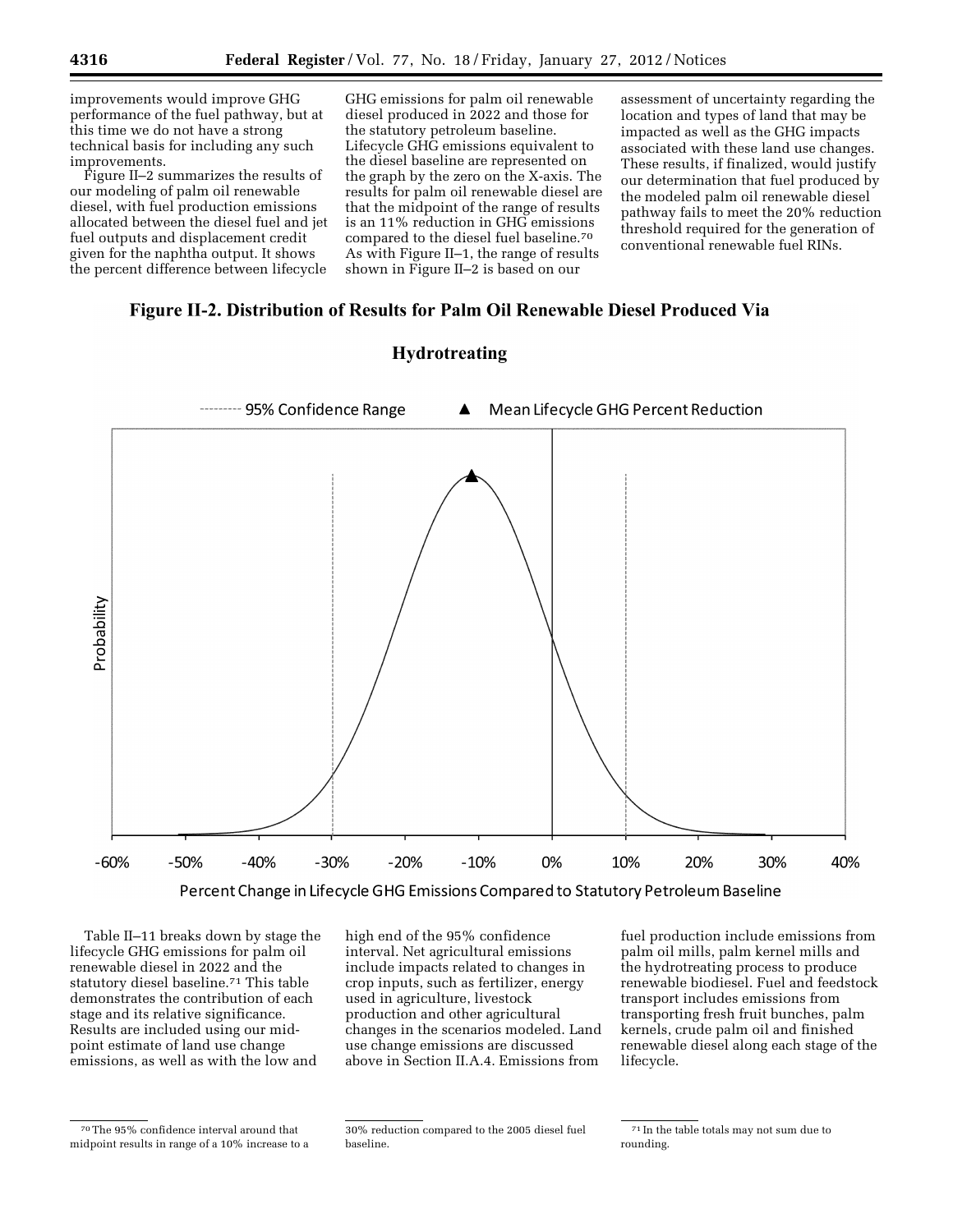# TABLE II–11—LIFECYCLE GHG EMISSIONS FOR PALM OIL RENEWABLE DIESEL

[kgCO<sub>2</sub>E/mmBtu]

| Fuel type | Palm oil<br>renewable<br>diesel | 2005<br>diesel<br>baseline |
|-----------|---------------------------------|----------------------------|
|           | 47 (28/67)<br>n-                | .<br>18                    |
|           |                                 | 79                         |
|           | 87 (68/107)                     | 97                         |

\* Emissions included in fuel production stage.

The docket includes a memorandum which summarizes relevant materials used for the palm oil renewable diesel analysis. Described in the memorandum, for example, are the input and assumptions document and detailed results spreadsheets (e.g., agricultural impacts, agricultural energy use, FAPRI–CARD model results) used to generate the results presented. The input and assumptions document available through the docket describes many aspects of our analysis, including our co-product accounting approach. EPA invites comment on all aspects of its modeling of palm oil renewable diesel including all assumptions made and modeling inputs.

# *D. Consideration of Lifecycle Analysis Results*

## 1. Implications for Threshold Determinations

As discussed above, EPA's analysis of the two types of biofuel shows that, based on the mid-point of the range of results, biodiesel and renewable diesel produced from palm oil have estimated lifecycle GHG emission reductions of 17% and 11% respectively compared to the statutory petroleum baseline used in the RFS program. The results for palm oil biodiesel and for palm oil renewable diesel, if finalized, would justify treating these fuel pathways as failing to meet the minimum 20% lifecycle GHG reduction requirement in the RFS program for non-grandfathered biofuels.

Our analysis applies to the modeled palm oil biodiesel and palm oil renewable diesel pathways regardless of their country of origin (See 75 FR 14793 for a similar discussion regarding other pathways). We project that the vast majority of palm oil used to produce biofuels for use in the United States would be produced in Indonesia and Malaysia (See Table II–1). Although palm oil and palm oil biofuel production may occur in other countries

that have not been specifically modeled, or may be supplied from countries in different proportions than we modeled, we anticipate their use would not impact our conclusions regarding the lifecycle GHG thresholds met by the palm oil biofuel pathways under consideration. The emissions of producing these fuels in other countries could be slightly higher or lower than what was modeled depending on a number of factors. Our analysis indicates that crop yields in other countries where palm oil would most likely be produced tend to be lower than Malaysia and Indonesia, pointing toward somewhat higher land use change and consequently potentially higher land use change GHG impacts. If the supply of palm oil from other countries were to reduce the amount of agricultural expansion in Indonesia and Malaysia, with potentially reduced amounts of peat soil drainage, as compared to the amount predicted in our modeling, this would tend to lower our estimate of GHG emissions per acre of land use change. Technologies for turning this palm oil into biofuel are well established and would be expected to be similar in different countries. Based on these offsetting land use impact factors, similar biofuel production technology, and the small amounts of palm oil for biofuel likely to come from other countries, we conclude that incorporating palm oil from other countries would not impact our threshold determinations.

# 2. Consideration of Uncertainty

Because of the inherent uncertainty and the state of evolving science regarding lifecycle analysis of biofuels, any threshold determinations that EPA makes for palm oil biodiesel and renewable diesel will be based on an approach that considers the weight of evidence currently available. For these two pathways the evidence considered includes the mid-point estimate as well as the range of results based on statistical uncertainty and sensitivity analyses conducted by the Agency. EPA will weigh all of the evidence available to it, while placing the greatest weight on the best-estimate value for the scenarios analyzed.

As part of our assessment of the two palm oil biofuel pathways we have identified key areas of uncertainty in our analysis. Although there is inherent uncertainty in all portions of the lifecycle modeling, we focused our uncertainty analysis on the factors that are the most uncertain and have the biggest impact on the results. For example, the energy and GHG emissions used by a natural gas-fired biodiesel plant to produce one gallon of biodiesel can be calculated through direct observations, though this will vary somewhat between individual facilities. The indirect, international emissions are the component of our analysis with the highest level of uncertainty. For example, identifying what type of land is converted internationally and the emissions associated with this land conversion are critical issues that have a large impact on the GHG emissions estimates. Therefore, we focused our efforts on the international indirect land use change emissions and worked to manage the uncertainty around those impacts in three ways: (1) Getting the best information possible and updating our analysis to narrow the uncertainty, (2) performing sensitivity analysis around key factors to test the impact on the results, and (3) establishing reasonable ranges of uncertainty and using probability distributions within these ranges in threshold assessment.

Our analysis of land use change GHG emissions includes an assessment of uncertainty that focuses on two aspects of indirect land use change—the types of land converted and the GHG emissions associates with different types of land converted. These areas of uncertainty were estimated statistically